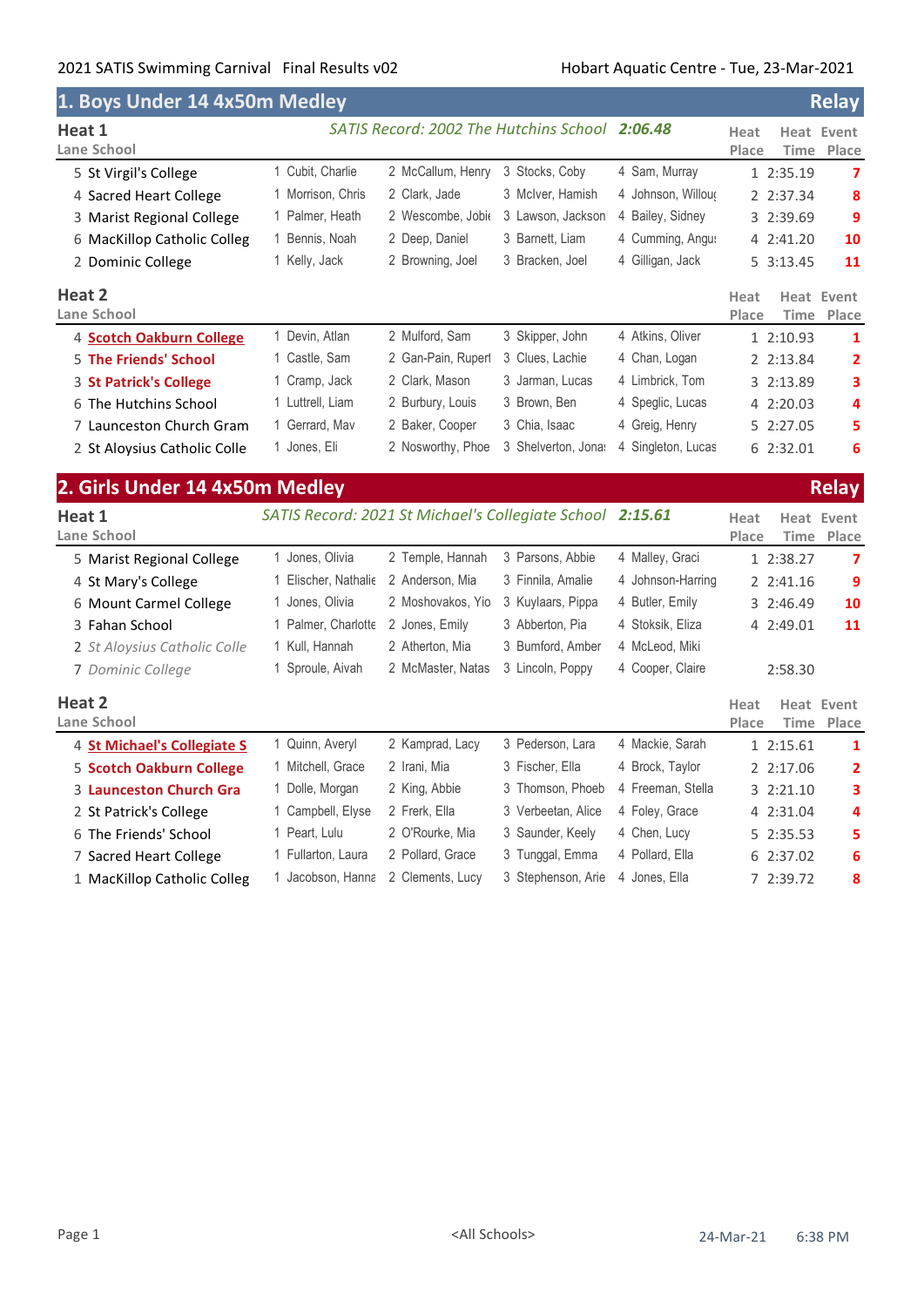| 3. Boys Under 16 4x50m Medley  |                                                           |                     |                                            |                     |               |           | <b>Relay</b>        |
|--------------------------------|-----------------------------------------------------------|---------------------|--------------------------------------------|---------------------|---------------|-----------|---------------------|
| Heat 1                         |                                                           |                     | SATIS Record: 2009 St Brendon Shaw College | 1:59.32             | Heat          |           | <b>Heat Event</b>   |
| Lane School                    |                                                           |                     |                                            |                     | Place         | Time      | Place               |
| 4 MacKillop Catholic Colleg    | 1 Lawrence, Toby                                          | 2 Townsend, Christ  | 3 Griffiths, Dean                          | 4 Kirk, Andrew      |               | 1 2:22.93 | 7                   |
| 3 St Aloysius Catholic Colle   | 1 Jones, Ethan                                            | 2 Stott, Will       | 3 Fenn, Riley                              | 4 Doyle, Blake      |               | 2 2:29.18 | 8                   |
| 6 Marist Regional College      | 1 Latham, Jack                                            | 2 Biggar, Corey     | 3 Cahill, Ryan                             | 4 Cooper, Hunter    |               | 3 2:29.76 | 9                   |
| 2 Dominic College              | 1 Bracken, John                                           | 2 Sanford, Henry    | 3 Cooper, Zayne                            | 4 Bresnehan, Joel   |               | 2:56.30   |                     |
| 5 Sacred Heart College         | 1 McCaffery, Finn                                         | 2 Winch, Mac        | 3 Fullarton, James                         | 4 Byers, Jack       |               | 2:34.64   |                     |
| Heat 2                         |                                                           |                     |                                            |                     | Heat          | Heat      | Event               |
| Lane School                    |                                                           |                     |                                            |                     | Place         | Time      | Place               |
| 3 St Patrick's College         | 1 Baldock, Oliver                                         | 2 Wojcik, Alex      | 3 Stretton, Blake                          | 4 French, Jasper    |               | 1 2:06.10 | 1                   |
| 4 Scotch Oakburn College       | 1 Robbins, Lachie                                         | 2 Atkins, Benjamin  | 3 Nesbitt, Xavier                          | 4 Viney, Flynn      |               | 2 2:08.06 | 2                   |
| <b>5 The Hutchins School</b>   | 1 Peach, Ben                                              | 2 Church, Zach      | 3 Rybak, Tom                               | 4 Berry, Ollie      |               | 3 2:11.36 | з                   |
| 6 The Friends' School          | 1 Peart, Archie                                           | 2 Clues, James      | 3 Stevens, Lewis                           | 4 MacKinnon, Lac    |               | 4 2:12.49 | 4                   |
| 2 Launceston Church Gram       | 1 King, Billy                                             | 2 Broadhurst, Andr  | 3 Heazlewood, Ton                          | 4 Quinn, Sam        |               | 5 2:13.92 | 5                   |
| 7 St Virgil's College          | 1 Ferguson, Riley                                         | 2 Hall, Myles       | 3 Direen, Tommy                            | 4 Nadler, Samuel    |               | 6 2:20.22 | 6                   |
| 4. Girls Under 16 4x50m Medley |                                                           |                     |                                            |                     |               |           | <b>Relay</b>        |
| Heat 1                         | SATIS Record: 2019 St Michael's Collegiate School 2:13.12 |                     |                                            |                     | Heat          |           | <b>Heat Event</b>   |
| Lane School                    |                                                           |                     |                                            |                     | Place         | Time      | Place               |
| 4 Fahan School                 | 1 Hooper, Grace                                           | 2 Riches, Hannah    | 3 Anderson, Grace                          | 4 Clarke, Prue      |               | 1 2:38.27 | 7                   |
| 5 Sacred Heart College         | 1 Hughes, Avah                                            | 2 Clark, Georgia    | 3 Morrison, Katheri                        | 4 Driessen, Chelse  |               | 2 2:41.93 | 8                   |
| 2 St Aloysius Catholic Colle   | 1 Atherton, Makayl                                        | 2 Osborne, Inara    | 3 Spilling, Abigail                        | 4 McLeod, Acacia    |               | 3 2:43.93 | 9                   |
| 3 Marist Regional College      | 1 Drane, Zoe                                              | 2 McGregor, Millie  | 3 Collins, Lily                            | 4 Anders, Emily     |               | 4 2:44.08 | 10                  |
| 6 St Mary's College            | 1 Berry-Prins, Mia                                        | 2 Scrimgeour, Gen   | 3 Jankiewicz, Ange                         | 4 Holloway, Abbey   |               | 5 2:47.85 | 11                  |
| 7 Dominic College              | 1 Lin, Zoelle                                             | 2 Maw, Ella         | 3 Lavia, Carys                             | 4 Gadd, Brianna     |               | 6 3:11.07 | 12                  |
| Heat 2                         |                                                           |                     |                                            |                     |               |           |                     |
| Lane School                    |                                                           |                     |                                            |                     | Heat<br>Place | Time      | Heat Event<br>Place |
| 4 Scotch Oakburn College       | 1 Mitchell, Emily                                         | 2 Irani, Jasmine    | 3 Muldoon, Bella                           | 4 Pilsbury Milne, C |               | 1 2:15.46 | 1                   |
| 5 The Friends' School          | 1 Cowen, Olivia                                           | 2 Gan-Pain, Isabell | 3 Chan, Ella                               | 4 Lo, Emily         |               | 2 2:25.44 | 2                   |
| 2 Launceston Church Gra        | 1 Reid, Alice                                             | 2 Knowles, Caitlin  | 3 Goodsall, Roisin                         | 4 Thomson Chia, I   |               | 3 2:26.73 | 3                   |
| 3 St Patrick's College         | 1 Steven, Isobel                                          | 2 McCullagh, Natal  | 3 Campbell, Grace                          | 4 Axman-Friend, J   |               | 4 2:27.36 | 4                   |
| 7 St Michael's Collegiate Sc   | 1 Griggs, Danica                                          | 2 Davis, Mollie     | 3 Yuan, Rebecca                            | 4 Sykes-Garland,    |               | 5 2:34.74 | 5                   |
| 6 MacKillop Catholic Colleg    | 1 Leslie, Grace                                           | 2 Sargent, Amber    | 3 Barnes, Charlotte                        | 4 Appleby, Zara     |               | 6 2:36.50 | 6                   |
| 1 Mount Carmel College         | 1 Upston, Bella                                           | 2 White, Lita       | 3 Webb, Charlotte                          | 4 Chapman, Maya     |               | 2:41.30   |                     |
|                                |                                                           |                     |                                            |                     |               |           |                     |
| 5. Boys Open 4x50m Medley      |                                                           |                     |                                            |                     |               |           | <b>Relay</b>        |
| Heat 1                         |                                                           |                     | SATIS Record: 2013 Guilford Young College  | 1:56.26             | Heat          |           | <b>Heat Event</b>   |
| Lane School                    |                                                           |                     |                                            |                     | Place         | Time      | Place               |
| 3 Guilford Young College       | 1 Giuliani, Max                                           | 2 Bresnehan, Rufu:  | 3 Wylie, Josh                              | 4 Wright, Hunter    |               | 1 1:58.78 | 1                   |
| 4 The Friends' School          | 1 Shaddocks, Blair                                        | 2 Direen, Kye       | 3 Clues, Jonty                             | 4 Fitzgerald, Isaac |               | 2:03.62   | 2                   |
| 5 St Patrick's College         | 1 Robertson, Angus                                        | 2 Adams, Jonte      | 3 Rae, Conor                               | 4 Hinds, William    |               | 2 2:04.05 | з                   |
| 2 The Hutchins School          | 1 Luttrell, Jack                                          | 2 Roy-Chowdhury,    | 3 Duffy, Liam                              | 4 Som, Nick         |               | 3 2:06.62 | 4                   |
| 7 Marist Regional College      | 1 Askew, Dylan                                            | 2 Malley, Isaac     | 3 Dobbie, Callum                           | 4 Cahill, Declan    |               | 4 2:13.27 | 5                   |
| 1 Launceston Church Gram       | 1 Arnold, Hayden                                          | 2 Booth, Harry      | 3 Gillies, Jaidyn                          | 4 Reid, Harry       |               | 5 2:15.09 | 6                   |
| 6 Scotch Oakburn College       | 1 Wood, Sandy                                             | 2 Howell, Wylie     | 3 Canny, Liam                              | 4 Wallis, Malachi   |               | 6 2:15.45 | 7                   |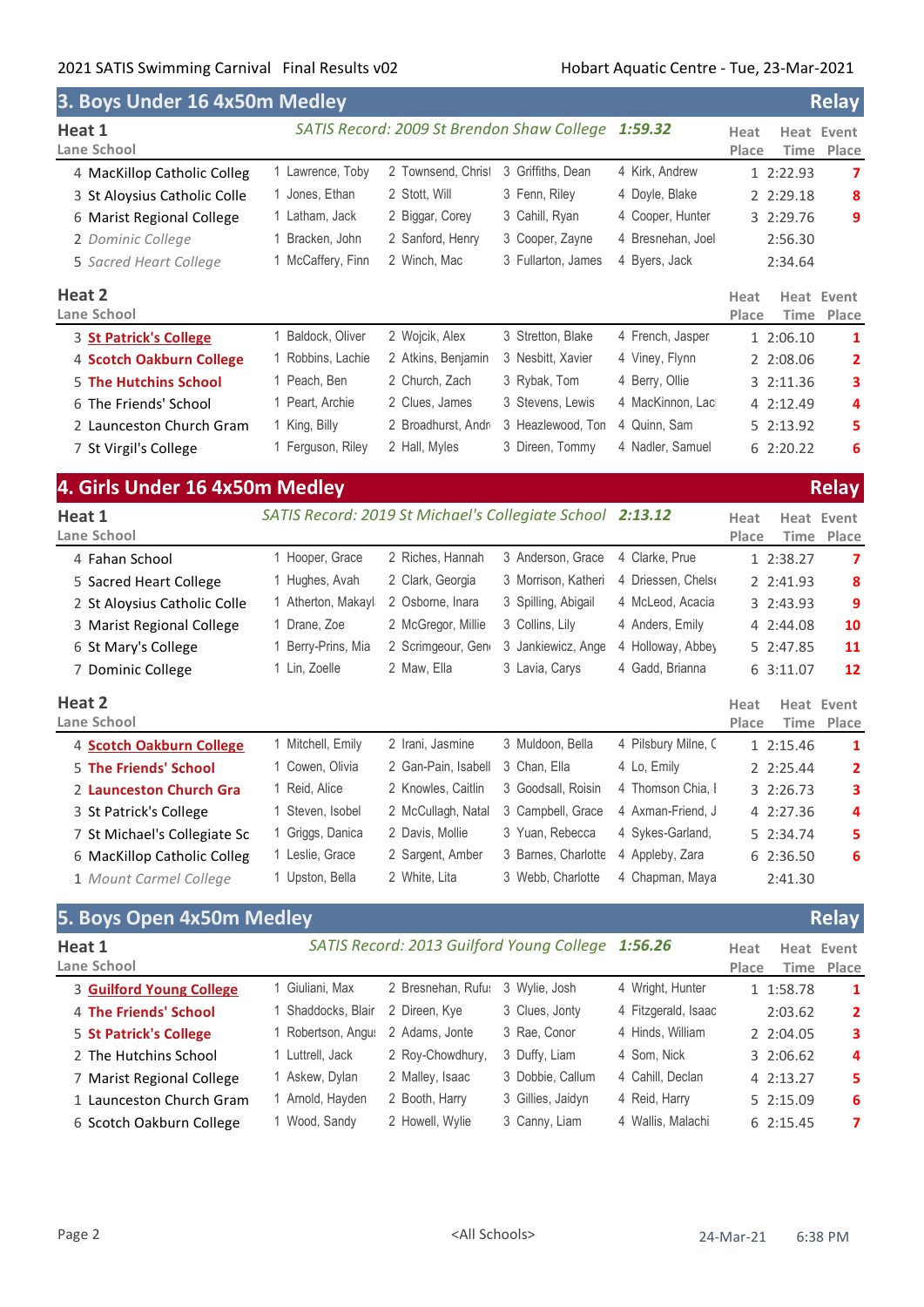| 6. Girls Open 4x50m Medley  |                                                           |                      |                    |                   |               |               | <b>Relay</b>        |
|-----------------------------|-----------------------------------------------------------|----------------------|--------------------|-------------------|---------------|---------------|---------------------|
| Heat 1<br>Lane School       | SATIS Record: 2021 St Michael's Collegiate School 2:09.58 |                      |                    |                   | Heat<br>Place | Heat          | Event<br>Time Place |
| 4 Guilford Young College    | 1 Clingeleffer, Mary                                      | 2 Smith, Olivia      | 3 Rickwood, Sam    | 4 Raymond, Anab   |               | 1 2:29.99     | 5                   |
| 5 Marist Regional College   | 1 Biggar, Morgan                                          | 2 Askew, Georgia     | 3 Scott, Brooke    | 4 Harland, Ella   |               | 2 2:34.85     | 7                   |
| 3 The Friends' School       | 1 MacDonald, Soph                                         | 2 Mitchelmore, Ast   | 3 Ellingsen, Tilly | 4 Chambers, Geor  |               | 3 2:35.00     | 8                   |
| 6 St Mary's College         | Bremner, Jessica                                          | 2 Wilson, Georgina   | 3 Cox, Amelie      | 4 Mastrocola, Myk |               | 4 3:00.42     | 9                   |
| Heat 2                      |                                                           |                      |                    |                   | Heat          | Heat          | Event               |
| Lane School                 |                                                           |                      |                    |                   | Place         | Time          | Place               |
| 4 St Michael's Collegiate S | 1 MacDonald, Rebe                                         | 2 Walls, Isabelle    | 3 Palser, Sienna   | 4 Lemon, Brenna   |               | 1 2:09.58     | 1                   |
| 5 St Patrick's College      | 1 Giles, Erin                                             | 2 Nichols, Jade      | 3 Baldock, Mia     | 4 Broad, Amie     |               | 2.2:22.60     | $\overline{2}$      |
| 6 Scotch Oakburn College    | 1 Muller, Ellie                                           | 2 Edwards, Maisie    | 3 Muldoon, Amy     | 4 Hughes, Amelie  |               | $3 \t2:26.43$ | 3                   |
| 3 Fahan School              | 1 Choroszy, Meike                                         | 2 McNeill, Charlotte | 3 Cooper, Laura    | 4 Roger, Billie   |               | 4 2:27.42     | 4                   |
| 2 Launceston Church Gram    | Billing, Ashton                                           | 2 Hall, Billie       | 3 Curran, Georgia  | 4 MacKirdy, Alayn |               | 5 2:30.09     | 6                   |

|                                 | 7. Boys Under 13 50m Freestyle |                                            | <b>Individual Event</b> |                         |                         |
|---------------------------------|--------------------------------|--------------------------------------------|-------------------------|-------------------------|-------------------------|
| Heat 1                          |                                | SATIS Record: 2014 James Curran LCGS 27.82 | Heat                    | Heat                    | Event                   |
| Lane                            | Competitor                     | School                                     | Place                   | <b>Time</b>             | Place                   |
| 4                               | Bracken, Joel                  | Dominic College                            | $\mathbf{1}$            | 32.14                   | 5                       |
| 3                               | Cubit, Charlie                 | St Virgil's College                        | $\overline{2}$          | 34.46                   | $\overline{7}$          |
| 6                               | Routley, Jed                   | Scotch Oakburn College                     | 3                       | 34.63                   | $\boldsymbol{8}$        |
| 5                               | Morrison, Chris                | <b>Sacred Heart College</b>                | $\overline{4}$          | 35.47                   | $\overline{9}$          |
| $\overline{2}$                  | Dick, Joseph                   | The Friends' School                        | 5                       | 36.92                   | 11                      |
| $\overline{7}$                  | Alexander, Luck                | <b>Marist Regional College</b>             | 6                       | 37.18                   | $12 \overline{ }$       |
| Heat 2                          |                                |                                            | Heat                    | Heat                    | Event                   |
| <b>Lane</b>                     | Competitor                     | School                                     | <b>Place</b>            | Time                    | Place                   |
| 4                               | Jarman, Lucas                  | <b>St Patrick's College</b>                | $\mathbf{1}$            | 29.09                   | 1                       |
| 6                               | Chia, Isaac                    | <b>Launceston Church Grammar</b>           | $\overline{2}$          | 30.04                   | $\overline{2}$          |
| 3                               | <b>Barnett, Liam</b>           | <b>MacKillop Catholic College</b>          | 3                       | 30.46                   | 3                       |
| $\overline{2}$                  | Farmer, Zinzan                 | Launceston Christian School                | 4                       | 30.48                   | 4                       |
| 7                               | Westerberg, Liam               | The Hutchins School                        | 5                       | 32.17                   | 6                       |
| 5                               | Jones, Eli                     | St Aloysius Catholic College               | 6                       | 36.65                   | 10                      |
| 8. Girls Under 13 50m Freestyle |                                |                                            |                         | <b>Individual Event</b> |                         |
|                                 |                                |                                            |                         |                         |                         |
| Heat 1                          |                                | SATIS Record: 2021 Abbie King 29.19        | Heat                    | Heat                    | Event                   |
| Lane                            | Competitor                     | School                                     | Place                   | <b>Time</b>             | Place                   |
| 6                               | Bumford, Amber                 | St Aloysius Catholic College               | $\mathbf{1}$            | 33.70                   | 8                       |
| 5                               | Palmer, Charlotte              | Fahan School                               | $\overline{2}$          | 34.24                   | $\mathbf{9}$            |
| 3                               | Pollard, Ella                  | <b>Sacred Heart College</b>                | 3                       | 35.46                   | 10                      |
| 4                               | Striker, Ella                  | St Mary's College                          | $\overline{4}$          | 36.29                   | 11                      |
| 2                               | Butler, Emily                  | Mount Carmel College                       | 5                       | 38.43                   | 12                      |
| $\overline{7}$                  | Downham, Isabel                | Dominic College                            | 6                       | 45.50                   | 13                      |
| Heat 2                          |                                |                                            | Heat                    | Heat                    | Event                   |
| Lane                            | Competitor                     | School                                     | Place                   | <b>Time</b>             | Place                   |
| 4                               | <b>King, Abbie</b>             | <b>Launceston Church Grammar</b>           | $\mathbf{1}$            | 29.19                   | $\mathbf{1}$            |
| 5                               | <b>Kamprad, Lacy</b>           | <b>St Michael's Collegiate School</b>      | $\overline{2}$          | 30.40                   | $\overline{2}$          |
| 6                               | <b>Atherton, Emily</b>         | <b>Scotch Oakburn College</b>              | 3                       | 31.72                   | 3                       |
| 7                               | Frerk, Ella                    | St Patrick's College                       | $\overline{4}$          | 32.21                   | $\overline{\mathbf{4}}$ |
| 2                               | Malley, Graci                  | <b>Marist Regional College</b>             | 5                       | 32.51                   | 5                       |
| 3                               | Stephenson, Ariel              | <b>MacKillop Catholic College</b>          | $\sqrt{6}$              | 32.60                   | 6                       |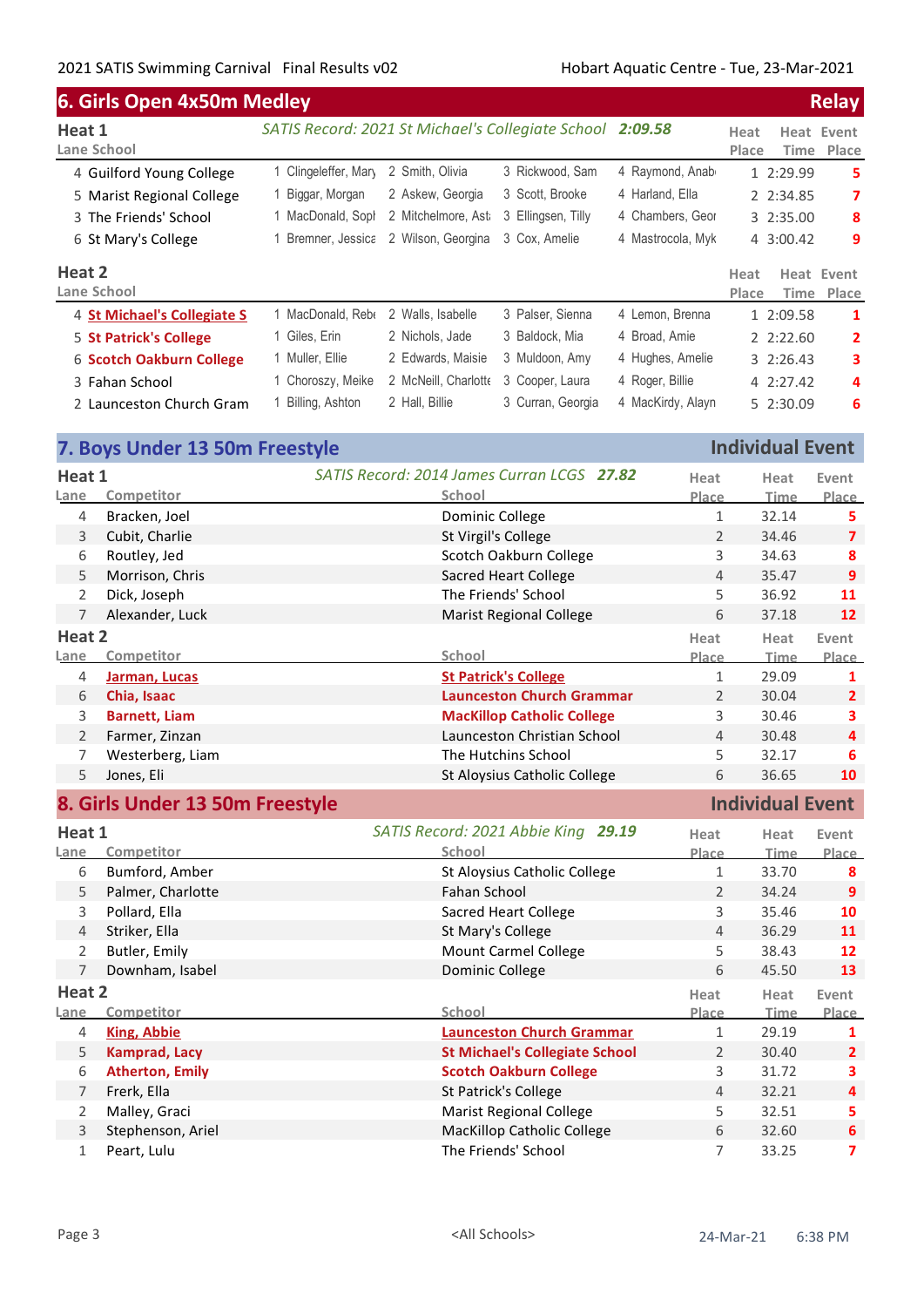|                | 9. Boys Under 14 50m Freestyle   |                                               |                | <b>Individual Event</b> |                         |
|----------------|----------------------------------|-----------------------------------------------|----------------|-------------------------|-------------------------|
| Heat 1         |                                  | SATIS Record: 2007 Rory Middleton HUT 26.83   | Heat           | Heat                    | Event                   |
| Lane           | Competitor                       | School                                        | Place          | <b>Time</b>             | Place                   |
| 2              | Gerrard, Mav                     | Launceston Church Grammar                     | $\mathbf{1}$   | 29.19                   | 4                       |
| $\mathsf{3}$   | McIver, Hamish                   | <b>Sacred Heart College</b>                   | $\overline{2}$ | 32.04                   | 8                       |
| 4              | Lawson, Jackson                  | <b>Marist Regional College</b>                | 3              | 32.78                   | 9                       |
| 6              | Gilligan, Jack                   | Dominic College                               | $\overline{4}$ | 35.60                   | 10                      |
| 5              | Cumming, Angus                   | <b>MacKillop Catholic College</b>             | 5              | 35.65                   | 11                      |
| Heat 2         |                                  |                                               | Heat           | Heat                    | Event                   |
| Lane           | Competitor                       | School                                        | Place          | <b>Time</b>             | Place                   |
| 4              | <b>Castle, Sam</b>               | <b>The Friends' School</b>                    | $\mathbf{1}$   | 27.31                   | 1                       |
| 5              | Devin, Atlan                     | <b>Scotch Oakburn College</b>                 | $\overline{2}$ | 27.42                   | $\overline{2}$          |
| 3              | <b>Speglic, Lucas</b>            | <b>The Hutchins School</b>                    | 3              | 28.89                   | 3                       |
| $\overline{2}$ | Shelverton, Jonas                | St Aloysius Catholic College                  | $\overline{4}$ | 31.20                   | 5                       |
| 6              | Cramp, Jack                      | St Patrick's College                          | 5              | 31.51                   | 6                       |
| $\overline{7}$ | Murray, Sam                      | St Virgil's College                           | 6              | 31.73                   | $\overline{\mathbf{z}}$ |
|                |                                  |                                               |                |                         |                         |
|                | 10. Girls Under 14 50m Freestyle |                                               |                | <b>Individual Event</b> |                         |
| Heat 1         |                                  | SATIS Record: 2000 Henrietta Morris TFS 28.14 | Heat           | Heat                    | Event                   |
| Lane           | Competitor                       | School                                        | Place          | <b>Time</b>             | Place                   |
| 4              | Tunggal, Emma                    | <b>Sacred Heart College</b>                   | $\mathbf{1}$   | 33.19                   | 7                       |
| 5              | Towns, Mackenzie                 | <b>Marist Regional College</b>                | $\overline{2}$ | 33.60                   | 9                       |
| 3              | Anderson, Mia                    | St Mary's College                             | 3              | 35.00                   | 10                      |
| $\overline{2}$ | Continenza, Jorja                | MacKillop Catholic College                    | $\overline{4}$ | 37.47                   | 11                      |
| 6              | Kull, Hannah                     | St Aloysius Catholic College                  | 5              | 38.04                   | 12                      |
| $\overline{7}$ | Sproule, Aivah                   | Dominic College                               | 6              | 38.44                   | 13                      |
| Heat 2         |                                  |                                               | Heat           | Heat                    | Event                   |
| Lane           | Competitor                       | School                                        | Place          | <b>Time</b>             | Place                   |
|                |                                  |                                               |                |                         |                         |
|                |                                  |                                               |                |                         |                         |
| 4              | <b>Brock, Taylor</b>             | <b>Scotch Oakburn College</b>                 | $\mathbf{1}$   | 28.57                   | 1                       |
| $\mathsf 3$    | <b>Dolle, Morgan</b>             | <b>Launceston Church Grammar</b>              | $\overline{2}$ | 30.49                   | $\overline{2}$          |
| 5              | Pederson, Lara                   | <b>St Michael's Collegiate School</b>         | 3              | 31.01                   | 3                       |
| 7              | Chen, Lucy                       | The Friends' School                           | $\overline{4}$ | 31.97                   | 4                       |
| 6              | Jones, Olivia                    | <b>Mount Carmel College</b>                   | 5              | 32.09                   | 5                       |
| $\mathbf{1}$   | Campbell, Elyse                  | St Patrick's College                          | 6              | 32.35                   | $\boldsymbol{6}$        |
| 2              | Stoksik, Eliza                   | Fahan School                                  | 7              | 33.20                   | 8                       |
|                | 11. Boys Under 15 50m Freestyle  |                                               |                | <b>Individual Event</b> |                         |
| Heat 1         |                                  | SATIS Record: 2013 Kit de Jonge SOC 25.69     | Heat           | Heat                    | Event                   |
| Lane           | Competitor                       | School                                        | <b>Place</b>   | <b>Time</b>             | <b>Place</b>            |
| 4              | Nadler, Samuel                   | St Virgil's College                           | 1              | 28.23                   | 6                       |
| 5              | Fullarton, James                 | <b>Sacred Heart College</b>                   | $\overline{2}$ | 28.66                   | 8                       |
| 6              | Heazlewood, Tom                  | Launceston Church Grammar                     | 3              | 28.78                   | 9                       |
| 3              | Wojcik, Alex                     | St Patrick's College                          | $\overline{4}$ | 29.04                   | 10                      |
| $\overline{2}$ | Peart, Archie                    | The Friends' School                           | 5              | 30.70                   | 11                      |
| 7              | Bresnehan, Joel                  | Dominic College                               | 6              | 32.53                   | 12                      |
| Heat 2         |                                  |                                               | Heat           | Heat                    | Event                   |
| Lane           | Competitor                       | School                                        | Place          | <b>Time</b>             | Place                   |
| 4              | Jones, Ethan                     | <b>St Aloysius Catholic College</b>           | $\mathbf{1}$   | 26.12                   | 1                       |
| 3              | <b>Rybak, Tom</b>                | <b>The Hutchins School</b>                    | 2              | 26.46                   | $\overline{2}$          |
| $\overline{2}$ | <b>Thornton, Thomas</b>          | <b>Calvin Christian School</b>                | 3              | 26.94                   | 3                       |
| $\overline{7}$ | Griffiths, Dean                  | <b>MacKillop Catholic College</b>             | $\overline{4}$ | 27.86                   | 4                       |
| 5              | Nesbitt, Xavier                  | Scotch Oakburn College                        | 5              | 27.90                   | 5                       |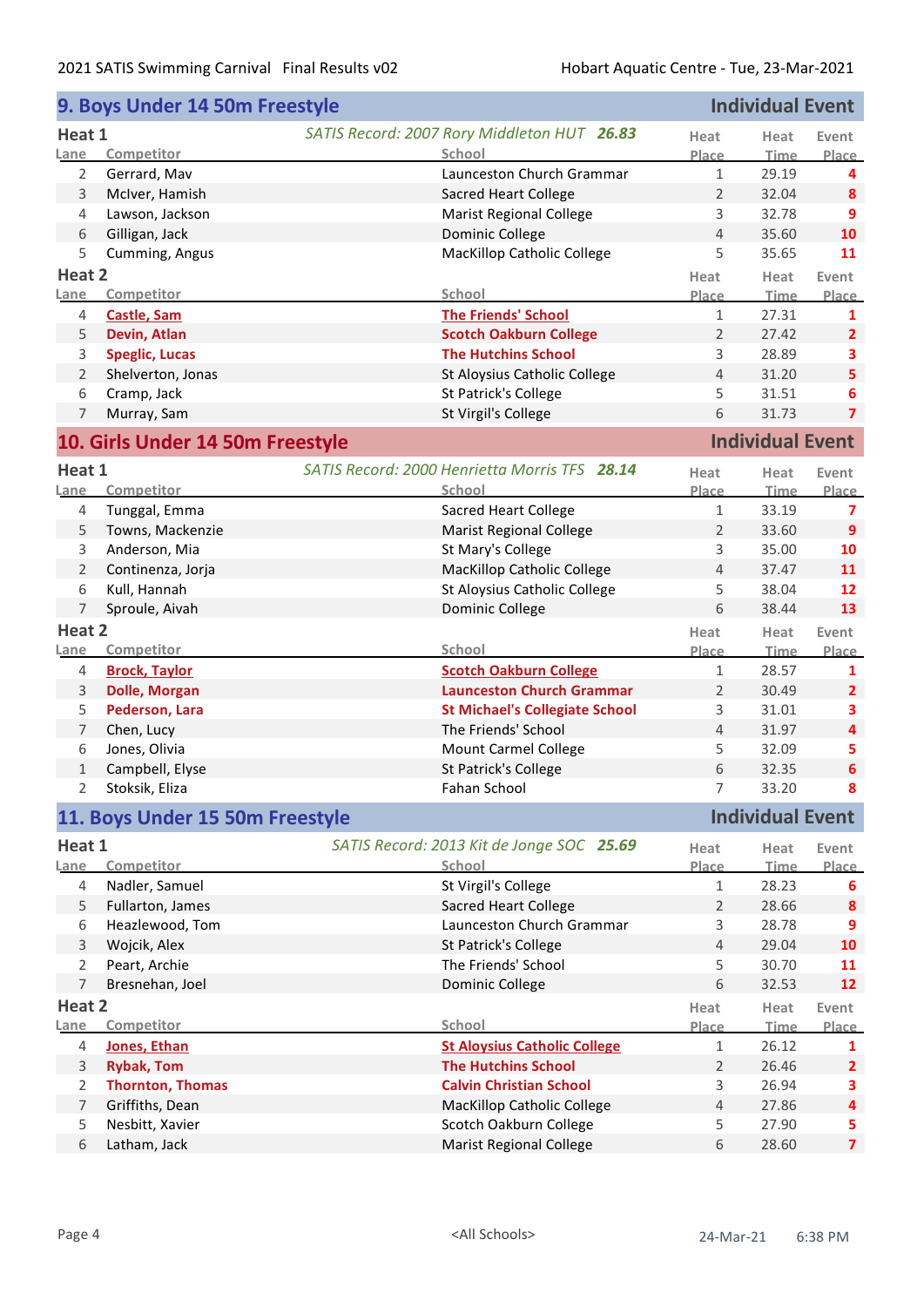|                | 12. Girls Under 15 50m Freestyle    |                                                    |                     | <b>Individual Event</b> |                         |
|----------------|-------------------------------------|----------------------------------------------------|---------------------|-------------------------|-------------------------|
| Heat 1         |                                     | SATIS Record: 2018 Stefanie McCarthy 27.77         | Heat                | Heat                    | Event                   |
| Lane           | Competitor                          | School                                             | Place               | <b>Time</b>             | Place                   |
| 5              | Clingeleffer, Cate                  | St Mary's College                                  | $\mathbf{1}$        | 32.44                   | $\overline{7}$          |
| $\overline{4}$ | McCullagh, Natalie                  | St Patrick's College                               | $\overline{2}$      | 32.50                   | 8                       |
| 3              | Sykes-Garland, Isobel               | St Michael's Collegiate School                     | 3                   | 33.23                   | 10                      |
| 6              | Butler, Meg                         | <b>Mount Carmel College</b>                        | $\overline{4}$      | 35.68                   | 11                      |
| $\overline{2}$ | Palado, Felice                      | Sacred Heart College                               | 5                   | 38.06                   | 12                      |
| $\overline{7}$ | Gadd, Brianna                       | Dominic College                                    | 6                   | 43.21                   | 13                      |
| Heat 2         |                                     |                                                    | Heat                | Heat                    | Event                   |
| Lane           | Competitor                          | School                                             | Place               | <b>Time</b>             | Place                   |
| 5              | Chan, Ella                          | <b>The Friends' School</b>                         | $\mathbf{1}$        | 28.89                   | 1                       |
| $\overline{4}$ | Muldoon, Bella                      | <b>Scotch Oakburn College</b>                      | 2                   | 29.11                   | $\overline{2}$          |
| 3              | <b>Goodsall, Roisin</b>             | <b>Launceston Church Grammar</b>                   | 3                   | 30.33                   | 3                       |
| 6              | Barnes, Charlotte                   | <b>MacKillop Catholic College</b>                  | $\overline{4}$      | 31.32                   | $\overline{\mathbf{4}}$ |
| 7              | Thompson, Lucy                      | <b>Marist Regional College</b>                     | 5                   | 31.42                   | 5                       |
| $\overline{2}$ | Anderson, Grace                     | Fahan School                                       | 6                   | 32.08                   | 6                       |
| 1              | Spilling, Abigail                   | St Aloysius Catholic College                       | $\overline{7}$      | 32.54                   | 9                       |
|                | 13. Boys Under 16 50m Freestyle     |                                                    |                     | <b>Individual Event</b> |                         |
| Heat 1         |                                     | SATIS Record: 2019 Maximillian Giuliani 25.13      | Heat                | Heat                    | Event                   |
| Lane           | Competitor                          | School                                             | Place               | <b>Time</b>             | Place                   |
| 5              | Lawrence, Toby                      | <b>MacKillop Catholic College</b>                  | $\mathbf{1}$        | 29.74                   | 7                       |
| 4              | Winch, Mac                          | <b>Sacred Heart College</b>                        | 2                   | 31.30                   | 8                       |
| 3              | Cooper, Hunter                      | <b>Marist Regional College</b>                     | 3                   | 32.04                   | 9                       |
| 6              | Vince, Oliver                       | St Aloysius Catholic College                       | $\overline{4}$      | 36.61                   | 10                      |
| $\overline{2}$ | Ring, Joel                          | Dominic College                                    |                     |                         |                         |
| Heat 2         |                                     |                                                    | Heat                |                         |                         |
| <u>Lane</u>    | Competitor                          | School                                             | Place               | Heat<br><b>Time</b>     | Event<br>Place          |
| 4              | <b>Stretton, Blake</b>              | <b>St Patrick's College</b>                        | $\mathbf{1}$        | 25.59                   | 1                       |
| 3              | <b>Robbins, Lachie</b>              |                                                    |                     |                         |                         |
| 5              |                                     |                                                    |                     |                         |                         |
| $\overline{2}$ |                                     | <b>Scotch Oakburn College</b>                      | $\overline{2}$      | 26.97                   | $\overline{2}$          |
|                | <b>Clues, James</b>                 | <b>The Friends' School</b>                         | 3<br>$\overline{4}$ | 27.74                   | 3                       |
|                | Quinn, Sam                          | Launceston Church Grammar                          |                     | 28.21                   | $\overline{\mathbf{4}}$ |
| 7              | Stephenson, Tom                     | The Hutchins School                                | 5<br>6              | 29.23<br>29.27          | 5<br>6                  |
|                | 6 Ferguson, Riley                   | St Virgil's College                                |                     |                         |                         |
|                | 14. Girls Under 16 50m Freestyle    |                                                    |                     | <b>Individual Event</b> |                         |
| Heat 1         |                                     | SATIS Record: 2000 Nicole Hunter SHC 27.44         | Heat                | Heat                    | Event                   |
| Lane           | Competitor                          | School                                             | <b>Place</b>        | <b>Time</b>             |                         |
| 7              | Riches, Hannah                      | Fahan School                                       | $\mathbf{1}$        | 32.34                   | 5                       |
| 5              | Chapman, Maya                       | <b>Mount Carmel College</b>                        | 2                   | 32.90                   | $\overline{\mathbf{z}}$ |
| 4              | Morrison, Katherine                 | <b>Sacred Heart College</b>                        | 3                   | 32.95                   | 8                       |
| 6              | Griggs, Danica                      | St Michael's Collegiate School                     | $\overline{4}$      | 33.27                   | 10                      |
| 3              | Leslie, Grace                       | <b>MacKillop Catholic College</b>                  | 5                   | 33.85                   | 12                      |
| $\overline{2}$ | McGregor, Millie                    | <b>Marist Regional College</b>                     | 6                   | 34.32                   | 13                      |
| $\mathbf{1}$   | Tarvydas, Chloe                     | Dominic College                                    | $\overline{7}$      | 49.11                   | 14                      |
| Heat 2         |                                     |                                                    | Heat                | Heat                    | Event                   |
| Lane           | Competitor                          | School                                             | Place               | <b>Time</b>             | Place                   |
| 5              | <b>Holloway, Abbey</b>              | <b>St Mary's College</b>                           | $\mathbf{1}$        | 29.36                   | 1                       |
| $\overline{4}$ | <b>Pilsbury Milne, Charlotte</b>    | <b>Scotch Oakburn College</b>                      | $\overline{2}$      | 29.37                   | $\overline{2}$          |
| 3              | <b>Campbell, Grace</b>              | <b>St Patrick's College</b>                        | 3                   | 31.94                   | Place<br>3              |
| $\overline{2}$ | Thomson Chia, Emily                 | Launceston Church Grammar                          | $\overline{4}$      | 32.06                   | $\overline{\mathbf{4}}$ |
| 7              | Atherton, Makayla                   | St Aloysius Catholic College                       | 5                   | 32.35                   | 6                       |
| 6<br>1         | Gan-Pain, Isabelle<br>Clayton, Erin | The Friends' School<br>Launceston Christian School | $\,$ 6 $\,$<br>7    | 32.95<br>33.46          | 8<br>11                 |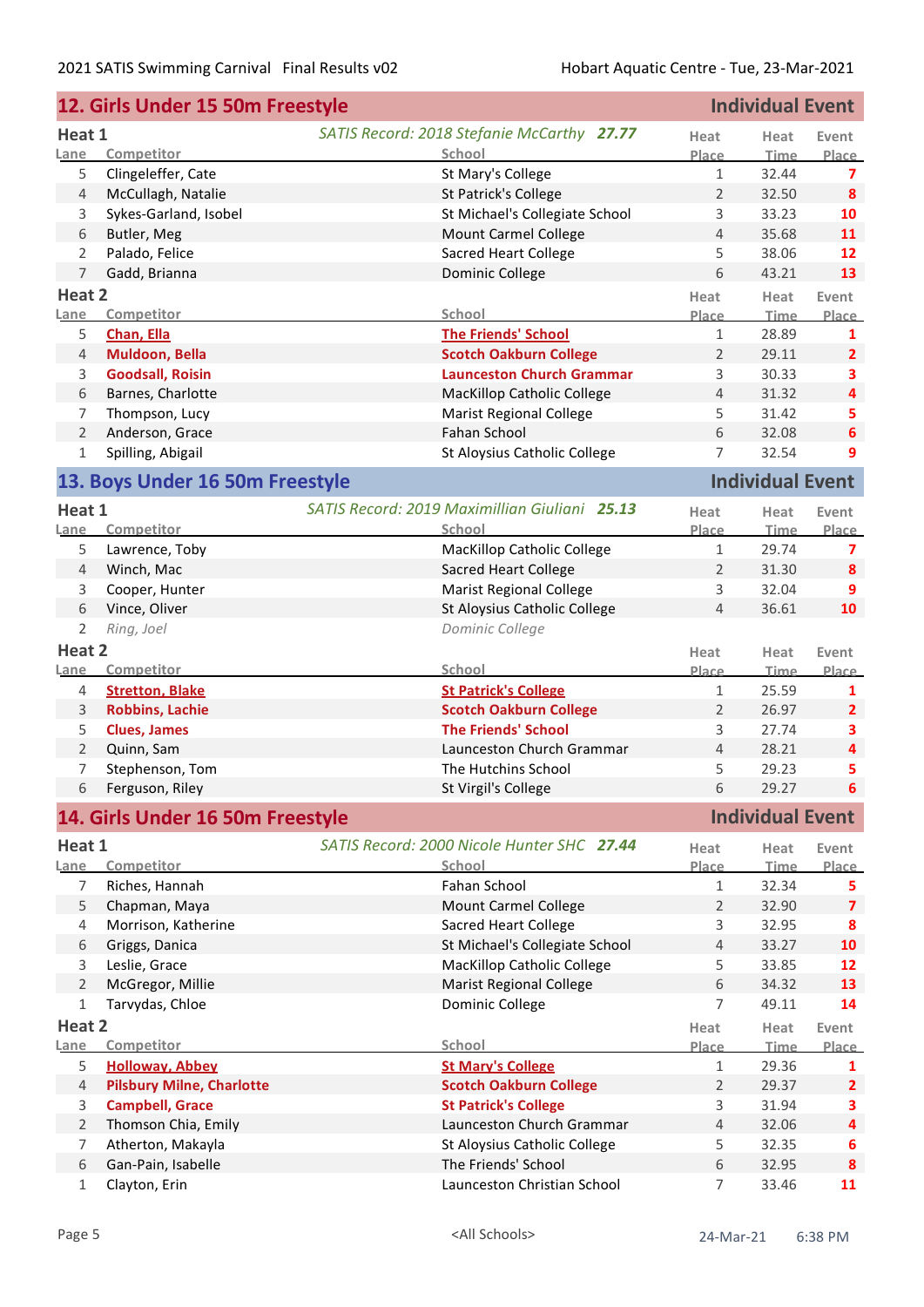|                | 15. Boys Open 50m Freestyle Multi-Class  |                                            |                | <b>Individual Event</b> |                         |
|----------------|------------------------------------------|--------------------------------------------|----------------|-------------------------|-------------------------|
| Heat 1         |                                          |                                            | Heat           | Heat                    | Event                   |
| Lane           | Competitor                               | School                                     | Place          | Time                    | Place                   |
| 5              | <b>Hogan, Aydan</b>                      | <b>Marist Regional College</b>             | $\mathbf{1}$   | 32.37                   | 1                       |
| $\overline{2}$ | <b>Sinclair, Gabriel</b>                 | <b>Guilford Young College</b>              | $\overline{2}$ | 1:04.90                 | $\overline{2}$          |
| $\mathbf{1}$   | <b>King, Samuel</b>                      | <b>St Aloysius Catholic College</b>        | 3              | 1:34.96                 | 3                       |
| 4              | Richings, Zachary                        | <b>Sacred Heart College</b>                | 4              | 3:02.20                 | 4                       |
|                | 16. Girls Open 50m Freestyle Multi-Class |                                            |                | <b>Individual Event</b> |                         |
| Heat 1         |                                          |                                            | Heat           | Heat                    | Event                   |
| Lane           | Competitor                               | School                                     | Place          | <b>Time</b>             | Place                   |
| 2              | <b>Herbert, Stella</b>                   | <b>St Michael's Collegiate School</b>      | $\mathbf{1}$   | 1:12.57                 | 1                       |
| 6              | <b>Palmer, Ellie</b>                     | <b>St Michael's Collegiate School</b>      | $\overline{2}$ | 1:23.24                 | $\overline{2}$          |
| 5              | <b>Thompson, Kiriana</b>                 | <b>Sacred Heart College</b>                | 3              | 2:38.94                 | 3                       |
| $\overline{4}$ | Udawatta, Sahansa                        | The Friends' School                        |                |                         |                         |
|                | 17. Boys Open 50m Freestyle              |                                            |                | <b>Individual Event</b> |                         |
| Heat 1         |                                          | SATIS Record: 2021 Max Giuliani 24.23      | Heat           | Heat                    | Event                   |
| Lane           | Competitor                               | School                                     | Place          | <u>Time</u>             | Place                   |
| 4              | <b>Giuliani, Max</b>                     | <b>Guilford Young College</b>              | $\mathbf{1}$   | 24.23                   | 1                       |
| 5              | <b>Adams, Jonte</b>                      | <b>St Patrick's College</b>                | $\overline{2}$ | 25.24                   | $\overline{2}$          |
| 7              | Som, Nick                                | <b>The Hutchins School</b>                 | 3              | 26.81                   | 3                       |
| $\overline{2}$ | Malley, Isaac                            | <b>Marist Regional College</b>             | $\overline{4}$ | 26.82                   | 4                       |
| 3              | Howell, Wylie                            | Scotch Oakburn College                     | 5              | 26.84                   | 5                       |
| 6              | Direen, Kye                              | The Friends' School                        | 6              | 27.55                   | 6                       |
| 1              | Gillies, Jaidyn                          | Launceston Church Grammar                  | 7              | 27.71                   | 7                       |
|                | 18. Girls Open 50m Freestyle             |                                            |                | <b>Individual Event</b> |                         |
| Heat 1         |                                          | SATIS Record: 2002 Nicole Hunter GYC 27.71 | Heat           | Heat                    | Event                   |
| Lane           | Competitor                               | School                                     | <b>Place</b>   | <b>Time</b>             | Place                   |
| 6              | Roger, Hannah                            | Fahan School                               | $\mathbf{1}$   | 30.94                   | 5                       |
| 5              | Rickwood, Sam                            | <b>Guilford Young College</b>              | $\overline{2}$ | 31.28                   | 6                       |
| $\overline{4}$ | Scott, Brooke                            | <b>Marist Regional College</b>             | 3              | 32.10                   | 8                       |
| 3              | Cox, Amelie                              | St Mary's College                          | $\overline{4}$ | 32.11                   | 9                       |
| Heat 2         |                                          |                                            | Heat           | Heat                    | Event                   |
| Lane           | Competitor                               | School                                     | Place          | <b>Time</b>             | Place                   |
| 4              | Lemon, Brenna                            | <b>St Michael's Collegiate School</b>      | $\mathbf{1}$   | 29.10                   | 1                       |
| 5              | <b>Baldock, Mia</b>                      | <b>St Patrick's College</b>                | $\overline{2}$ | 29.32                   | $\overline{2}$          |
| 3              | <b>Muldoon, Amy</b>                      | <b>Scotch Oakburn College</b>              | 3              | 30.32                   | 3                       |
| $\overline{2}$ | Curran, Georgia                          | Launceston Church Grammar                  | $\overline{4}$ | 30.59                   | 4                       |
| 6              | MacDonald, Sophia                        | The Friends' School                        | 5              | 31.32                   | $\overline{\mathbf{z}}$ |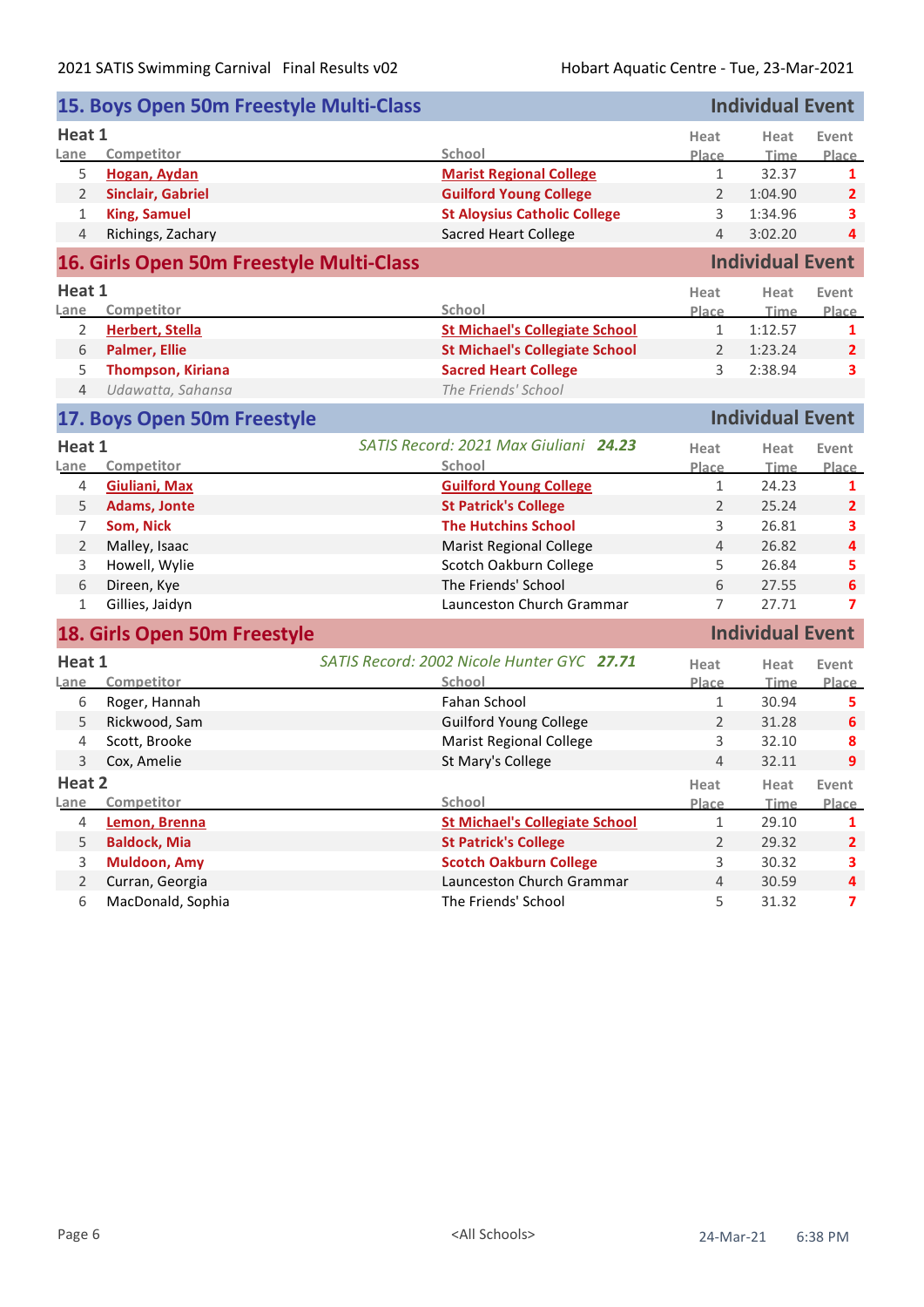| <b>Individual Event</b><br>19. Boys Under 13 50m Breaststroke |                                     |                                                     |                |                         |                         |
|---------------------------------------------------------------|-------------------------------------|-----------------------------------------------------|----------------|-------------------------|-------------------------|
| Heat 1                                                        |                                     | SATIS Record: 2018 James Clues 35.91                | Heat           | Heat                    | Event                   |
| Lane                                                          | Competitor                          | School                                              | Place          | Time                    | Place                   |
| 4                                                             | Cubit, Charlie                      | St Virgil's College                                 | $\mathbf{1}$   | 47.75                   | 6                       |
| 3                                                             | Deep, Daniel                        | <b>MacKillop Catholic College</b>                   | 2              | 48.25                   | $\overline{7}$          |
| 5                                                             | Morrison, Chris                     | <b>Sacred Heart College</b>                         | 3              | 48.59                   | 8                       |
| 6                                                             | Dixon, Isaac                        | The Friends' School                                 | 4              | 51.80                   | 10                      |
| $\overline{2}$                                                | Cock, Ryan                          | <b>Marist Regional College</b>                      | 5              | 57.31                   | 11                      |
| Heat 2                                                        |                                     |                                                     | Heat           | Heat                    | Event                   |
| Lane                                                          | Competitor                          | School                                              | Place          | <b>Time</b>             | Place                   |
| 4                                                             | Jarman, Lucas                       | <b>St Patrick's College</b>                         | $\mathbf{1}$   | 38.71                   | 1                       |
| 3                                                             | <b>Routley, Jed</b>                 | <b>Scotch Oakburn College</b>                       | $\overline{2}$ | 39.67                   | $\overline{2}$          |
| 5                                                             | Luttrell, Liam                      | <b>The Hutchins School</b>                          | 3              | 41.84                   | 3                       |
| $\overline{7}$                                                | Chia, Isaac                         | Launceston Church Grammar                           | 4              | 43.44                   | 4                       |
| $\overline{2}$                                                | Nosworthy, Phoenix                  | St Aloysius Catholic College                        | 5              | 44.13                   | 5                       |
| 6                                                             | Bracken, Joel                       | Dominic College                                     | 6              | 49.50                   | 9                       |
|                                                               | 20. Girls Under 13 50m Breaststroke |                                                     |                | <b>Individual Event</b> |                         |
| Heat 1                                                        |                                     | SATIS Record: 2021 Lacy Kamprad 36.13               |                |                         |                         |
| Lane                                                          | Competitor                          | School                                              | Heat<br>Place  | Heat<br><b>Time</b>     | Event<br>Place          |
| 4                                                             | Malley, Graci                       | <b>Marist Regional College</b>                      | $\mathbf{1}$   | 45.34                   | 5                       |
| 5                                                             | Harris, Lucia                       | St Aloysius Catholic College                        | $\overline{2}$ | 48.06                   | 8                       |
| 6                                                             | Butler, Emily                       | Mount Carmel College                                | 3              | 50.87                   | 9                       |
| $\overline{2}$                                                | Baird, Ella                         | Fahan School                                        | 4              | 51.40                   | 10                      |
| 3                                                             | Salter, Imogen                      | <b>Sacred Heart College</b>                         | 5              | 53.81                   | 11                      |
| $\overline{7}$                                                | Heinze, Sarah                       | Dominic College                                     | 6              | 1:04.97                 | 12                      |
| Heat 2                                                        |                                     |                                                     |                |                         |                         |
| Lane                                                          | Competitor                          | School                                              | Heat<br>Place  | Heat<br><b>Time</b>     | Event<br>Place          |
| 4                                                             | <b>Kamprad, Lacy</b>                | <b>St Michael's Collegiate School</b>               | 1              | 36.13                   | 1                       |
| 5                                                             | <b>King, Abbie</b>                  | <b>Launceston Church Grammar</b>                    | $\overline{2}$ | 38.33                   | $\overline{2}$          |
| 6                                                             | <b>Atherton, Emily</b>              | <b>Scotch Oakburn College</b>                       | 3              | 43.37                   | 3                       |
| 7                                                             | Stephenson, Ariel                   | <b>MacKillop Catholic College</b>                   | 4              | 45.15                   | 4                       |
| $\overline{2}$                                                | Frerk, Ella                         | St Patrick's College                                | 5              | 45.57                   | 6                       |
| $\mathbf{1}$                                                  | O'Rourke, Mia                       | The Friends' School                                 | 6              | 46.55                   | $\overline{\mathbf{z}}$ |
| 3                                                             | Le Grange, Alet                     | St Mary's College                                   |                | 43.17                   |                         |
|                                                               | 21. Boys Under 14 50m Breaststroke  |                                                     |                | <b>Individual Event</b> |                         |
|                                                               |                                     |                                                     |                |                         |                         |
| Heat 1<br>Lane                                                | Competitor                          | SATIS Record: 2008 Josh Pickett BSC 34.04<br>School | Heat<br>Place  | Heat<br><b>Time</b>     | Event<br>Place          |
| $\overline{2}$                                                | <b>Clues, Lachie</b>                | <b>The Friends' School</b>                          | 1              | 38.22                   | 2                       |
| 6                                                             | Miller, Jack                        | Dominic College                                     | $\overline{2}$ | 44.42                   | 8                       |
| 4                                                             | Cox, Matthew                        | Launceston Church Grammar                           | 3              | 44.44                   | 9                       |
| 5                                                             | Lawson, Jackson                     | <b>Marist Regional College</b>                      | $\overline{4}$ | 47.90                   | 10                      |
| 3                                                             | Cumming, Angus                      | <b>MacKillop Catholic College</b>                   | 5              | 51.71                   | 11                      |
| Heat 2                                                        |                                     |                                                     | Heat           | Heat                    | Event                   |
| Lane                                                          | Competitor                          | School                                              | Place          | Time                    | Place                   |
| 4                                                             | <b>Clark, Mason</b>                 | <b>St Patrick's College</b>                         | $\mathbf{1}$   | 36.80                   | 1                       |
| 3                                                             | <b>Mulford, Sam</b>                 | <b>Scotch Oakburn College</b>                       | $\overline{2}$ | 39.08                   | 3                       |
| 6                                                             | Stocks, Coby                        | St Virgil's College                                 | 3              | 39.65                   | 4                       |
| 5                                                             | Burbury, Louis                      | The Hutchins School                                 | 4              | 40.06                   | 5                       |
| $\overline{2}$                                                | Clark, Jade                         | <b>Sacred Heart College</b>                         | 5              | 42.46                   | 6                       |
| 7                                                             | Shelverton, Jonas                   | St Aloysius Catholic College                        | 6              | 44.40                   | $\overline{\mathbf{z}}$ |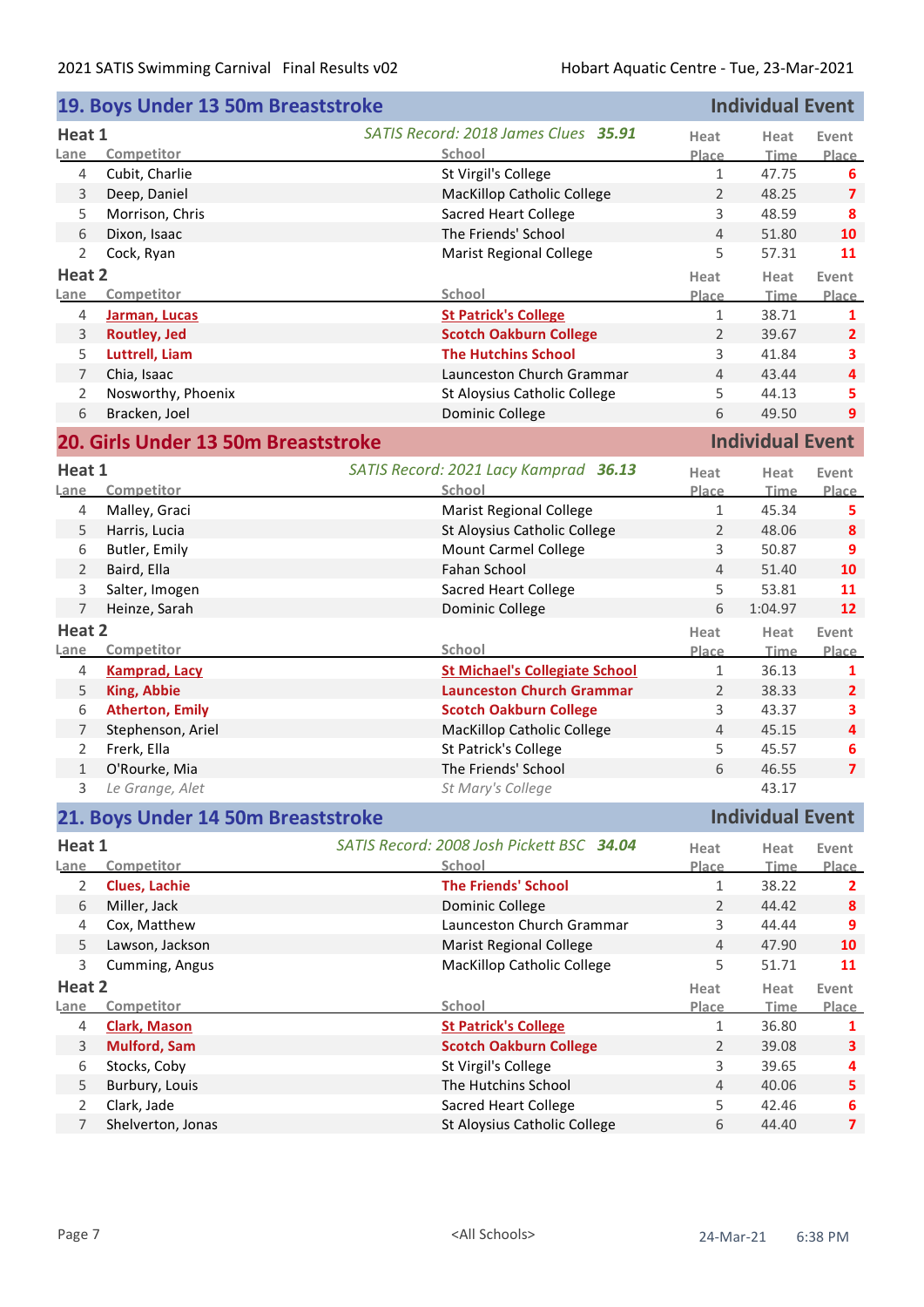| <b>Individual Event</b><br>22. Girls Under 14 50m Breaststroke |                                     |                                              |                |                         |                         |
|----------------------------------------------------------------|-------------------------------------|----------------------------------------------|----------------|-------------------------|-------------------------|
| Heat 1                                                         |                                     | SATIS Record: 2002 Penelope Sproal LCG 34.87 | Heat           | Heat                    | Event                   |
| Lane                                                           | Competitor                          | School                                       | Place          | <b>Time</b>             | Place                   |
| 3                                                              | Pollard, Grace                      | <b>Sacred Heart College</b>                  | $\mathbf{1}$   | 44.39                   | 6                       |
| 6                                                              | McMaster, Natasha                   | Dominic College                              | $\overline{2}$ | 45.88                   | $\overline{9}$          |
| 4                                                              | Foley, Grace                        | St Patrick's College                         | 3              | 46.98                   | 10                      |
| 5                                                              | Anderson, Mia                       | St Mary's College                            | 4              | 47.65                   | 11                      |
| 2                                                              | Kuylaars, Pippa                     | Mount Carmel College                         | 5              | 48.85                   | 12                      |
| 7                                                              | Jones, Emily                        | Fahan School                                 | 6              | 51.75                   | 13                      |
| Heat 2                                                         |                                     |                                              | Heat           | Heat                    | Event                   |
| Lane                                                           | Competitor                          | School                                       | Place          | <b>Time</b>             | Place                   |
| 4                                                              | Irani, Mia                          | <b>Scotch Oakburn College</b>                | $\mathbf{1}$   | 38.99                   | 1                       |
| 5                                                              | <b>Clements, Lucy</b>               | <b>MacKillop Catholic College</b>            | $\overline{2}$ | 41.33                   | $\overline{2}$          |
| 2                                                              | <b>Englert, Zoe</b>                 | <b>St Michael's Collegiate School</b>        | 3              | 41.60                   | 3                       |
| 7                                                              | Kull, Hannah                        | St Aloysius Catholic College                 | $\overline{4}$ | 43.94                   | 4                       |
| 3                                                              | Saunder, Keely                      | The Friends' School                          | 5              | 43.99                   | 5                       |
| 1                                                              | Jones, Olivia                       | <b>Marist Regional College</b>               | 6              | 44.80                   | $\overline{7}$          |
| 6                                                              | Dolle, Morgan                       | Launceston Church Grammar                    | 7              | 45.41                   | 8                       |
|                                                                | 23. Boys Under 15 50m Breaststroke  |                                              |                | <b>Individual Event</b> |                         |
| Heat 1                                                         |                                     | SATIS Record: 2015 Simon Watt HUT 32.98      | Heat           | Heat                    | Event                   |
| Lane                                                           | Competitor                          | School                                       | Place          | <b>Time</b>             | Place                   |
| 4                                                              | Nadler, Samuel                      | St Virgil's College                          | $1\,$          | 40.38                   | 6                       |
| 3                                                              | Biggar, Corey                       | <b>Marist Regional College</b>               | $\overline{2}$ | 42.14                   | $\overline{\mathbf{z}}$ |
| 5                                                              | Peach, Ben                          | The Hutchins School                          | 3              | 42.30                   | 8                       |
| $\overline{2}$                                                 | Fullarton, James                    | <b>Sacred Heart College</b>                  | $\overline{4}$ | 44.91                   | 9                       |
| 6                                                              | Bracken, John                       | Dominic College                              | 5              | 49.81                   | 10                      |
| Heat 2                                                         |                                     |                                              | Heat           | Heat                    | Event                   |
| Lane                                                           | Competitor                          | School                                       | Place          | <b>Time</b>             | <b>Place</b>            |
| 4                                                              | <b>Nesbitt, Xavier</b>              | <b>Scotch Oakburn College</b>                | 1              | 33.92                   | 1                       |
| 3                                                              | <b>Heazlewood, Tom</b>              | <b>Launceston Church Grammar</b>             | $\overline{2}$ | 37.74                   | $\mathbf{2}$            |
| 2                                                              | <b>Wojcik, Alex</b>                 | <b>St Patrick's College</b>                  | 3              | 38.50                   | 3                       |
| 6                                                              | Bradford, Charlie                   | The Friends' School                          | 4              | 39.16                   | 4                       |
| 7                                                              | Griffiths, Dean                     | MacKillop Catholic College                   | 5              | 39.65                   | 5                       |
| 5                                                              | Fenn, Riley                         | St Aloysius Catholic College                 |                |                         |                         |
|                                                                | 24. Girls Under 15 50m Breaststroke |                                              |                | <b>Individual Event</b> |                         |
| Heat 1                                                         |                                     | SATIS Record: 1999 Kate Young TFS 34.90      | Heat           |                         |                         |
| Lane                                                           | Competitor                          | School                                       | <b>Place</b>   | Heat<br>Time.           | Event<br>Place          |
| 4                                                              | Muldoon, Bella                      | Scotch Oakburn College                       | $\mathbf{1}$   | 45.65                   | 7                       |
| 3                                                              | Fleming, Natasha                    | MacKillop Catholic College                   | $\overline{2}$ | 48.87                   | 9                       |
| 6                                                              | Thompson, Lucy                      | <b>Marist Regional College</b>               | 3              | 49.52                   | 10                      |
| 5                                                              | White, Lita                         | <b>Mount Carmel College</b>                  | 4              | 49.65                   | 11                      |
| 2                                                              | Anderson, Grace                     | Fahan School                                 | 5              | 50.29                   | 12                      |
| $\overline{7}$                                                 | Swain, Claudia                      | <b>Sacred Heart College</b>                  | 6              | 53.56                   | 13                      |
| 1                                                              | Gadd, Brianna                       | Dominic College                              | 7              | 1:00.32                 | 14                      |
| Heat 2                                                         |                                     |                                              | Heat           | Heat                    | Event                   |
| Lane                                                           | Competitor                          | School                                       | Place          | Time                    | Place                   |
| 4                                                              | Chan, Ella                          | <b>The Friends' School</b>                   | $\mathbf{1}$   | 38.74                   | 1                       |
| 5                                                              | <b>McCullagh, Natalie</b>           | <b>St Patrick's College</b>                  | $\overline{2}$ | 43.32                   | $\overline{2}$          |
| 6                                                              | <b>Clingeleffer, Cate</b>           | <b>St Mary's College</b>                     | 3              | 43.80                   | 3                       |
| 3                                                              | Farmer, Molly                       | Launceston Christian School                  | 4              | 43.82                   | 4                       |
| 2                                                              | Davis, Mollie                       | St Michael's Collegiate School               | 5              | 44.22                   | 5                       |
| $\mathbf{1}$                                                   | Goodsall, Roisin                    | Launceston Church Grammar                    | 6              | 45.16                   | $\boldsymbol{6}$        |
| 7                                                              | Spilling, Abigail                   | St Aloysius Catholic College                 | 7              | 46.20                   | 8                       |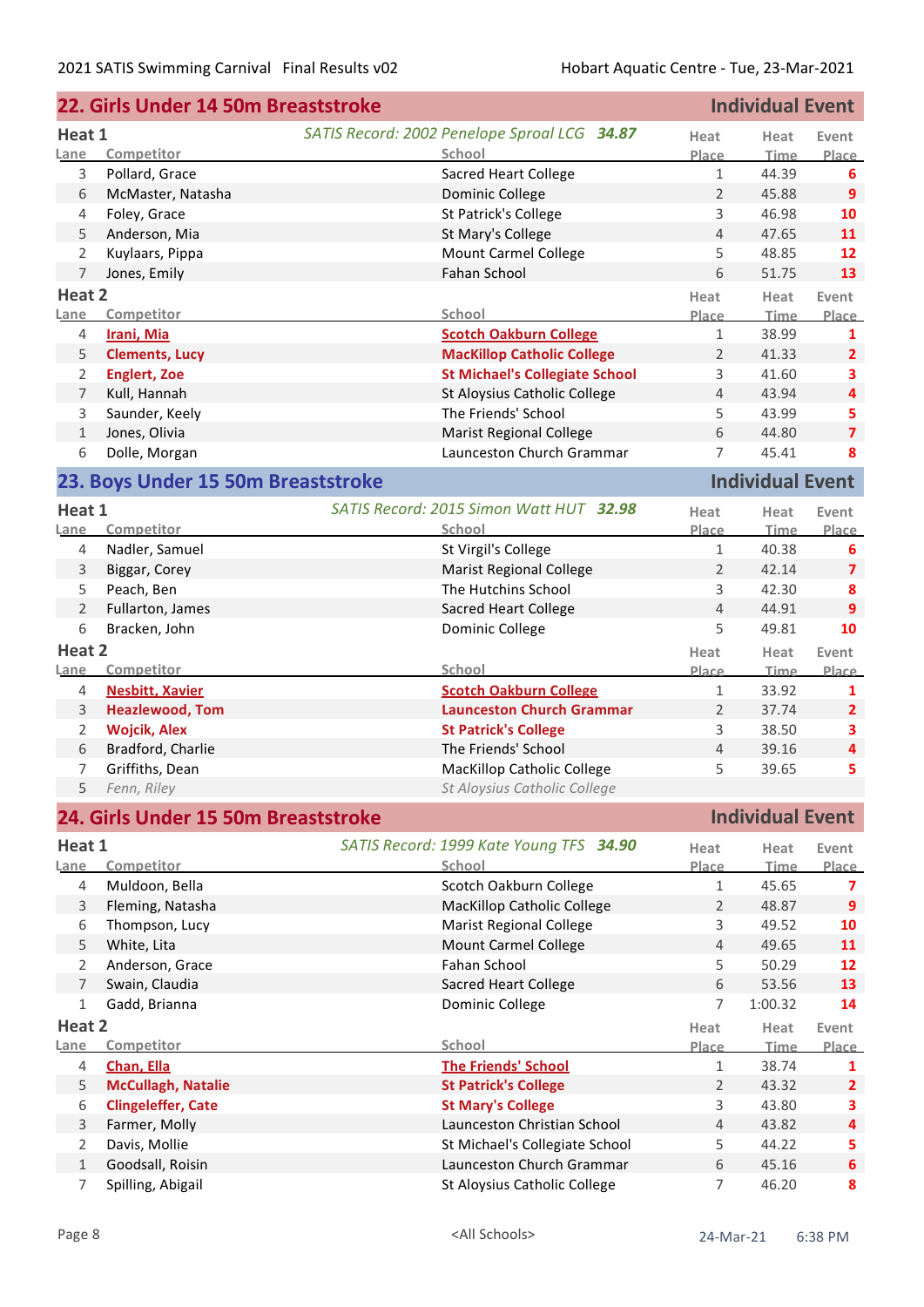|                | 25. Boys Under 16 50m Breaststroke  |                                           |                | <b>Individual Event</b> |                         |
|----------------|-------------------------------------|-------------------------------------------|----------------|-------------------------|-------------------------|
| Heat 1         |                                     | SATIS Record: 2017 Jordan Cooper 32.78    |                |                         | Event                   |
| Lane           | Competitor                          | School                                    | Place          | Time                    | Place                   |
| 4              | Kirk, Andrew                        | MacKillop Catholic College                | $\mathbf{1}$   | 41.36                   | 7                       |
| 3              | Smith, Bailey                       | <b>Sacred Heart College</b>               | $\overline{2}$ | 47.26                   | 8                       |
| 2              | Ring, Joel                          | Dominic College                           |                |                         |                         |
| 5              | Cooper, Hunter                      | <b>Marist Regional College</b>            |                |                         |                         |
| 6              | Vince, Oliver                       | St Aloysius Catholic College              |                |                         |                         |
| Heat 2         |                                     |                                           | Heat           | Heat                    | Event                   |
| Lane           | Competitor                          | School                                    | Place          | <b>Time</b>             | Place                   |
| 4              | <b>Clues, James</b>                 | <b>The Friends' School</b>                | $\mathbf{1}$   | 34.93                   | 1                       |
| 5              | <b>Stretton, Blake</b>              | <b>St Patrick's College</b>               | $\overline{2}$ | 38.37                   | $\overline{2}$          |
| 6              | <b>Hall, Myles</b>                  | <b>St Virgil's College</b>                | 3              | 38.57                   | 3                       |
| 3              | Robbins, Lachie                     | Scotch Oakburn College                    | 4              | 39.82                   | 4                       |
| $\overline{2}$ | Beaumont, Thomas                    | Launceston Church Grammar                 | 5              | 40.24                   | 5                       |
| $\overline{7}$ | Church, Zach                        | The Hutchins School                       | 6              | 40.88                   | 6                       |
|                | 26. Girls Under 16 50m Breaststroke |                                           |                | <b>Individual Event</b> |                         |
| Heat 1         |                                     | SATIS Record: 2000 Kate Young TFS 34.53   | Heat           | Heat                    | Event                   |
| Lane           | Competitor                          | School                                    | Place          | <b>Time</b>             | Place                   |
| 6              | <b>Nichols, Olivia</b>              | <b>St Aloysius Catholic College</b>       | $\mathbf{1}$   | 37.43                   | 1                       |
| 5              | Yuan, Rebecca                       | St Michael's Collegiate School            | $\overline{2}$ | 43.06                   | $\overline{\mathbf{z}}$ |
| 4              | Campbell, Grace                     | St Patrick's College                      | 3              | 43.53                   | 8                       |
| 3              | Webb, Charlotte                     | Mount Carmel College                      | 4              | 45.13                   | 11                      |
| 2              | Sampson, Olivia                     | Fahan School                              | 5              | 46.84                   | 12                      |
| $\mathbf{1}$   | Lin, Zoelle                         | Dominic College                           | 6              | 51.48                   | 13                      |
| $\overline{7}$ | Sargent, Amber                      | MacKillop Catholic College                |                | 47.36                   |                         |
| Heat 2         |                                     |                                           | Heat           | Heat                    | Event                   |
| Lane           | Competitor                          | School                                    | <b>Place</b>   | Time                    | Place                   |
| 7              | <b>Mitchell, Emily</b>              | <b>Scotch Oakburn College</b>             | 1              | 40.33                   | 2                       |
| $\overline{4}$ | <b>Sturdy, Kiara</b>                | <b>Launceston Christian School</b>        | 2              | 40.52                   | 3                       |
| 5              | Holloway, Abbey                     | St Mary's College                         | 3              | 40.61                   | 4                       |
| 3              | Thomson Chia, Emily                 | Launceston Church Grammar                 | 4              | 40.83                   | 5                       |
| 2              | McGregor, Millie                    | <b>Marist Regional College</b>            | 5              | 41.82                   | 6                       |
| 6              | Gan-Pain, Isabelle                  | The Friends' School                       | 6              | 43.80                   | $\overline{9}$          |
| 1              | Morrison, Katherine                 | <b>Sacred Heart College</b>               | 7              | 45.06                   | 10                      |
|                | 27. Boys Open 50m Breaststroke      |                                           |                | <b>Individual Event</b> |                         |
| Heat 1         |                                     | SATIS Record: 2012 Josh Pickett SBC 31.97 | Heat           | Heat                    | Event                   |
| Lane           | Competitor                          | School                                    | Place          | Time                    | <u>Place</u>            |
| 4              | <b>Clues, Jonty</b>                 | <b>The Friends' School</b>                | 1              | 33.05                   | 1                       |
| 5              | <b>Malley, Isaac</b>                | <b>Marist Regional College</b>            | 2              | 33.15                   | $\overline{2}$          |
| 6              | <b>Adams, Jonte</b>                 | <b>St Patrick's College</b>               | 3              | 33.63                   | 3                       |
| 3              | Bresnehan, Rufus                    | <b>Guilford Young College</b>             | $\overline{4}$ | 34.07                   | 4                       |
| 2              | Howell, Wylie                       | Scotch Oakburn College                    | 5              | 36.08                   | 5                       |
| $\overline{7}$ | Roy-Chowdhury, Jeff                 | The Hutchins School                       | 6              | 39.01                   | 6                       |
| $\mathbf{1}$   | Gillies, Jaidyn                     | Launceston Church Grammar                 | 7              | 40.11                   | 7                       |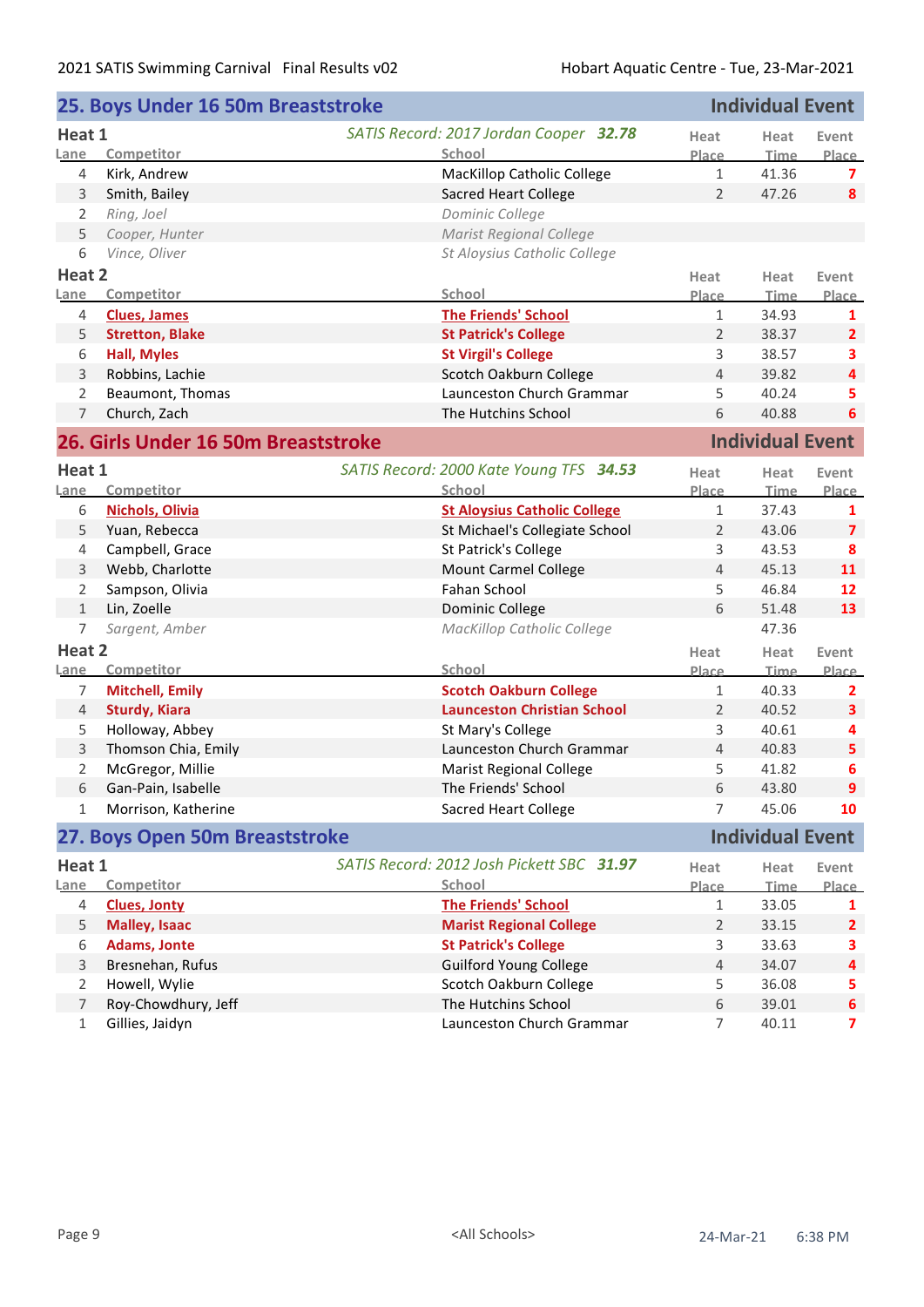|                | 28. Girls Open 50m Breaststroke   |                                                 |                | <b>Individual Event</b> |                         |
|----------------|-----------------------------------|-------------------------------------------------|----------------|-------------------------|-------------------------|
| Heat 1         |                                   | SATIS Record: 2015 Morgen Hawkins SPC 34.95     | Heat           | Heat                    | Event                   |
| Lane           | Competitor                        | School                                          | Place          | Time                    | Place                   |
| 4              | Roger, Billie                     | Fahan School                                    | $\mathbf{1}$   | 40.98                   | 5                       |
| 5              | Curran, Georgia                   | Launceston Church Grammar                       | $\overline{2}$ | 42.37                   | $\overline{7}$          |
| 6              | Askew, Georgia                    | <b>Marist Regional College</b>                  | 3              | 46.27                   | 8                       |
| 3              | Cox, Amelie                       | St Mary's College                               | $\overline{4}$ | 47.52                   | 9                       |
| Heat 2         |                                   |                                                 | Heat           | Heat                    | Event                   |
| Lane           | Competitor                        | School                                          | Place          | <b>Time</b>             | Place                   |
| 4              | <b>MacDonald, Sophia</b>          | <b>The Friends' School</b>                      | $\mathbf{1}$   | 38.60                   | 1                       |
| 3              | <b>Walls, Isabelle</b>            | <b>St Michael's Collegiate School</b>           | 2              | 39.80                   | $\overline{2}$          |
| 5              | Nichols, Jade                     | <b>St Patrick's College</b>                     | 3              | 40.11                   | 3                       |
| $\overline{2}$ | Smith, Olivia                     | <b>Guilford Young College</b>                   | $\overline{4}$ | 40.60                   | $\overline{4}$          |
| 6              | Muldoon, Amy                      | Scotch Oakburn College                          | 5              | 42.26                   | 6                       |
|                | 29. Boys Under 15 100m Freestyle  |                                                 |                | <b>Individual Event</b> |                         |
| Heat 1         |                                   | SATIS Record: 2018 Max Giuliani 55.81           | Heat           | Heat                    | Event                   |
| Lane           | Competitor                        | School                                          | Place          | Time                    | Place                   |
| 7              | Thornton, Thomas                  | Calvin Christian School                         | $\mathbf{1}$   | 1:01.48                 | 4                       |
| 4              | Fullarton, James                  | <b>Sacred Heart College</b>                     | $\overline{2}$ | 1:03.60                 | $\overline{7}$          |
| 3              | Baldock, Oliver                   | St Patrick's College                            | 3              | 1:04.50                 | 8                       |
| $\overline{2}$ | Broadhurst, Andrew                | Launceston Church Grammar                       | $\overline{4}$ | 1:04.81                 | 9                       |
| 5              | Castle, Sam                       | The Friends' School                             | 5              | 1:11.91                 | 11                      |
| 6              | Bresnehan, Joel                   | Dominic College                                 | 6              | 1:20.60                 | 12                      |
| Heat 2         |                                   |                                                 | Heat           | Heat                    | Event                   |
| Lane           | Competitor                        | School                                          | Place          | Time                    | Place                   |
| 4              | Jones, Ethan                      | <b>St Aloysius Catholic College</b>             | $\mathbf{1}$   | 58.14                   | 1                       |
| 5              | Devin, Atlan                      | <b>Scotch Oakburn College</b>                   | $\overline{2}$ | 58.84                   | $\overline{2}$          |
| 3              | <b>Griffiths, Dean</b>            | <b>MacKillop Catholic College</b>               | 3              | 1:00.11                 | 3                       |
| 7              | Rybak, Tom                        | The Hutchins School                             | $\overline{4}$ | 1:02.95                 | 5                       |
| 2              | Nadler, Samuel                    | St Virgil's College                             | 5              | 1:02.97                 | 6                       |
| 6              | Latham, Jack                      | <b>Marist Regional College</b>                  | 6              | 1:06.03                 | 10                      |
|                | 30. Girls Under 15 100m Freestyle |                                                 |                | <b>Individual Event</b> |                         |
|                |                                   |                                                 |                |                         |                         |
| Heat 1         |                                   | SATIS Record: 2000 Henrietta Morris TFS 1:01.11 | Heat           | Heat                    | Event                   |
| Lane           | Competitor                        | School                                          | Place          | Time                    | Place                   |
| 4              | Jones, Olivia                     | <b>Mount Carmel College</b>                     | $\mathbf{1}$   | 1:12.31                 | 7                       |
| 3              | Anderson, Grace                   | Fahan School                                    | $\overline{2}$ | 1:13.65                 | $\overline{9}$          |
| 5              | Tunggal, Emma                     | <b>Sacred Heart College</b>                     | 3              | 1:15.03                 | 10                      |
| 6              | Anders, Emily                     | <b>Marist Regional College</b>                  | $\overline{4}$ | 1:18.78                 | 11                      |
| 7              | Sproule, Aivah                    | Dominic College                                 | 5              | 1:20.69                 | 12                      |
| $\overline{2}$ | Bumford, Amber                    | St Aloysius Catholic College                    | 6              | 1:22.00                 | 13                      |
| Heat 2         |                                   |                                                 | Heat           | Heat                    | Event                   |
| Lane           | Competitor                        | School                                          | Place          | <b>Time</b>             | Place                   |
| 4              | <b>Brock, Taylor</b>              | <b>Scotch Oakburn College</b>                   | $\mathbf{1}$   | 1:01.17                 | 1                       |
| 6              | Chan, Ella                        | <b>The Friends' School</b>                      | $\overline{2}$ | 1:06.62                 | $\overline{2}$          |
| 5              | <b>Kamprad, Lacy</b>              | <b>St Michael's Collegiate School</b>           | 3              | 1:06.75                 | 3                       |
| 3              | Dolle, Morgan                     | Launceston Church Grammar                       | $\overline{4}$ | 1:06.90                 | $\overline{\mathbf{4}}$ |
| 2              | Clingeleffer, Cate                | St Mary's College                               | 5              | 1:10.28                 | 5                       |
| $\mathbf{1}$   | Barnes, Charlotte                 | MacKillop Catholic College                      | 6              | 1:11.79                 | $\boldsymbol{6}$        |
| 7              | Campbell, Elyse                   | St Patrick's College                            | 7              | 1:12.41                 | 8                       |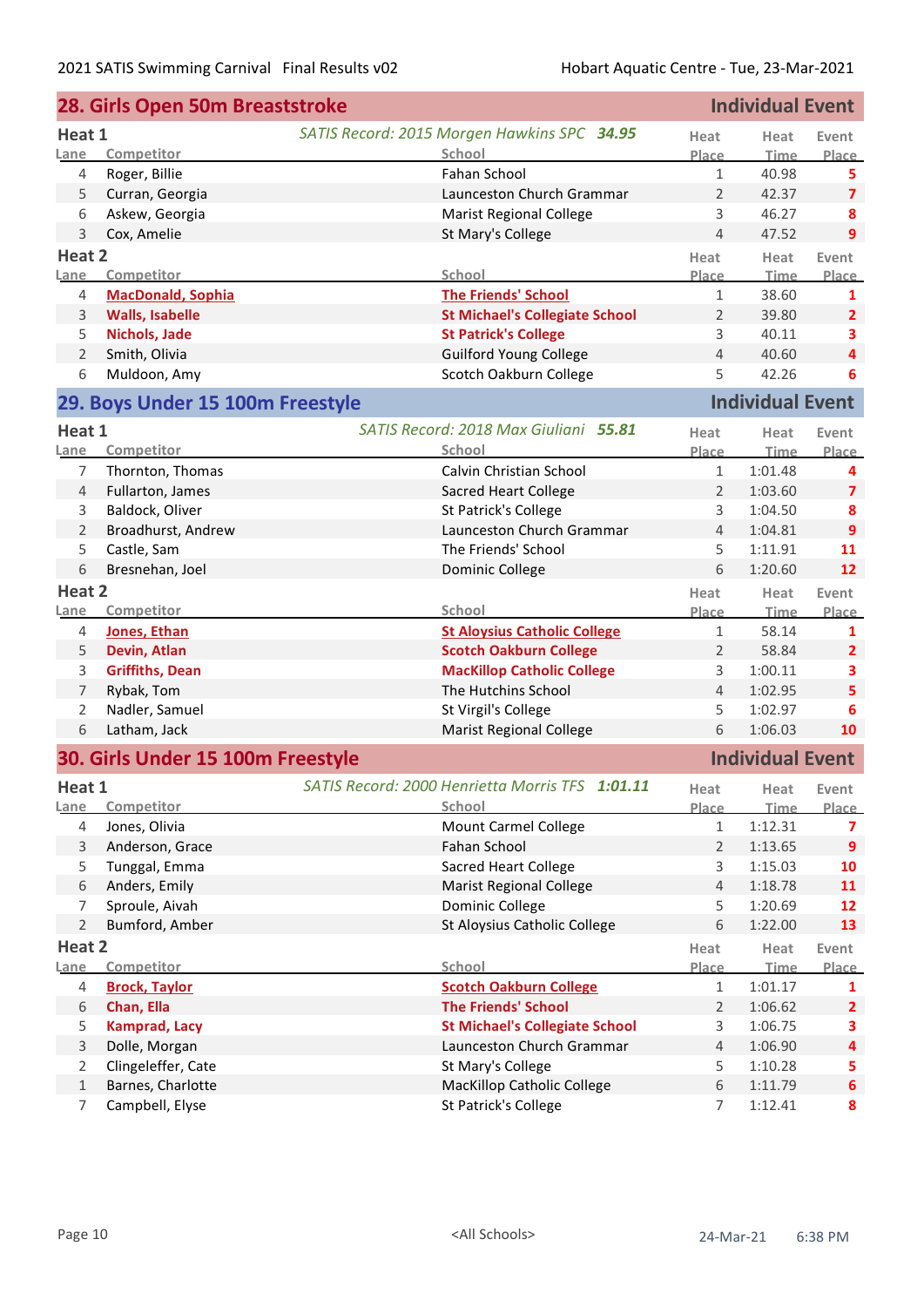|                | 31. Boys Under 16 100m Freestyle  |                                                      |                | <b>Individual Event</b> |                         |
|----------------|-----------------------------------|------------------------------------------------------|----------------|-------------------------|-------------------------|
| Heat 1         |                                   | <b>SATIS Record: 2019 Maximillian Giuliani 54.47</b> | Heat           | Heat                    | Event                   |
| Lane           | Competitor                        | School                                               | Place          | <b>Time</b>             | Place                   |
| 6              | Peach, Ben                        | The Hutchins School                                  | $\mathbf{1}$   | 1:06.41                 | 6                       |
| 3              | Winch, Mac                        | <b>Sacred Heart College</b>                          | $\overline{2}$ | 1:10.20                 | 8                       |
| 5              | van der Ploeg, Hayden             | <b>Marist Regional College</b>                       | 3              | 1:16.15                 | 9                       |
| $\overline{2}$ | Ring, Joel                        | Dominic College                                      |                |                         |                         |
| 4              | Jonas, Shelverton                 | St Aloysius Catholic College                         |                |                         |                         |
| Heat 2         |                                   |                                                      | Heat           | Heat                    | Event                   |
| Lane           | Competitor                        | School                                               | Place          | <b>Time</b>             | Place                   |
| 4              | <b>Stretton, Blake</b>            | <b>St Patrick's College</b>                          | $\mathbf{1}$   | 56.33                   | 1                       |
| 3              | <b>Robbins, Lachie</b>            | <b>Scotch Oakburn College</b>                        | $\overline{2}$ | 1:00.33                 | $\overline{2}$          |
| 5              | <b>Clues, James</b>               | <b>The Friends' School</b>                           | 3              | 1:00.47                 | 3                       |
| $\overline{2}$ | Quinn, Sam                        | Launceston Church Grammar                            | $\overline{4}$ | 1:05.00                 | $\overline{\mathbf{4}}$ |
| 6              | Ferguson, Riley                   | St Virgil's College                                  | 5              | 1:06.33                 | 5                       |
| $\overline{7}$ | Lawrence, Toby                    | <b>MacKillop Catholic College</b>                    | 6              | 1:06.92                 | $\overline{7}$          |
|                | 32. Girls Under 16 100m Freestyle |                                                      |                | <b>Individual Event</b> |                         |
| Heat 1         |                                   | SATIS Record: 1982 V. Moore BHS 1:01.53              | Heat           | Heat                    | Event                   |
| Lane           | Competitor                        | School                                               | Place          | <b>Time</b>             | <b>Place</b>            |
| 3              | <b>Mitchell, Emily</b>            | <b>Scotch Oakburn College</b>                        | $\mathbf{1}$   | 1:05.73                 | 2                       |
| $\overline{2}$ | Riches, Hannah                    | Fahan School                                         | $\overline{2}$ | 1:10.96                 | $\overline{\mathbf{4}}$ |
| 6              | Chapman, Maya                     | <b>Mount Carmel College</b>                          | 3              | 1:15.75                 | 8                       |
| 5              | Atherton, Makayla                 | St Aloysius Catholic College                         | $\overline{4}$ | 1:17.31                 | 9                       |
| 4              | Wilkinson, Summer                 | St Michael's Collegiate School                       | 5              | 1:20.40                 | 11                      |
| $\overline{7}$ | Cooper, Claire                    | Dominic College                                      |                |                         |                         |
| Heat 2         |                                   |                                                      | Heat           | Heat                    | Event                   |
| Lane           | Competitor                        | School                                               | Place          | <b>Time</b>             | Place                   |
| 4              | <b>Holloway, Abbey</b>            | <b>St Mary's College</b>                             | $\mathbf{1}$   | 1:04.30                 | 1                       |
| 5              | <b>Campbell, Grace</b>            | <b>St Patrick's College</b>                          | $\overline{2}$ | 1:08.93                 | 3                       |
| 3              | Thomson Chia, Emily               | Launceston Church Grammar                            | 3              | 1:11.51                 | 5                       |
| $\overline{7}$ | Drane, Zoe                        | <b>Marist Regional College</b>                       | $\overline{4}$ | 1:13.37                 | 6                       |
| $\overline{2}$ | Gan-Pain, Isabelle                | The Friends' School                                  | 5              | 1:14.57                 | $\overline{ }$          |
| $\mathbf{1}$   | Stephenson, Ariel                 | <b>MacKillop Catholic College</b>                    | 6              | 1:17.85                 | 10                      |
| 6              | Morrison, Katherine               | <b>Sacred Heart College</b>                          | 7              | 1:20.80                 | 12                      |
|                | 33. Boys Open 100m Freestyle      |                                                      |                | <b>Individual Event</b> |                         |
| Heat 1         |                                   | SATIS Record: 2021 Max Giuliani 52.60                | Heat           | Heat                    | Event                   |
| Lane           | Competitor                        | School                                               | Place          | <b>Time</b>             | <b>Place</b>            |
| $\overline{4}$ | <b>Giuliani, Max</b>              | <b>Guilford Young College</b>                        | $\mathbf{1}$   | 52.60                   | 1                       |
| $\mathsf 3$    | <b>Malley, Isaac</b>              | <b>Marist Regional College</b>                       | $\overline{2}$ | 56.28                   | $\overline{2}$          |
| 5              | <b>Adams, Jonte</b>               | <b>St Patrick's College</b>                          | 3              | 58.20                   | 3                       |
| $\mathbf{1}$   | Som, Nick                         | The Hutchins School                                  | 4              | 59.36                   | 4                       |
| $\overline{2}$ | Howell, Wylie                     | Scotch Oakburn College                               | 5              | 1:01.50                 | 5                       |
| $\overline{7}$ | Gillies, Jaidyn                   | Launceston Church Grammar                            | 6              | 1:03.05                 | $\boldsymbol{6}$        |
| 6              | Direen, Kye                       | The Friends' School                                  | $\overline{7}$ | 1:03.23                 | $\overline{\mathbf{z}}$ |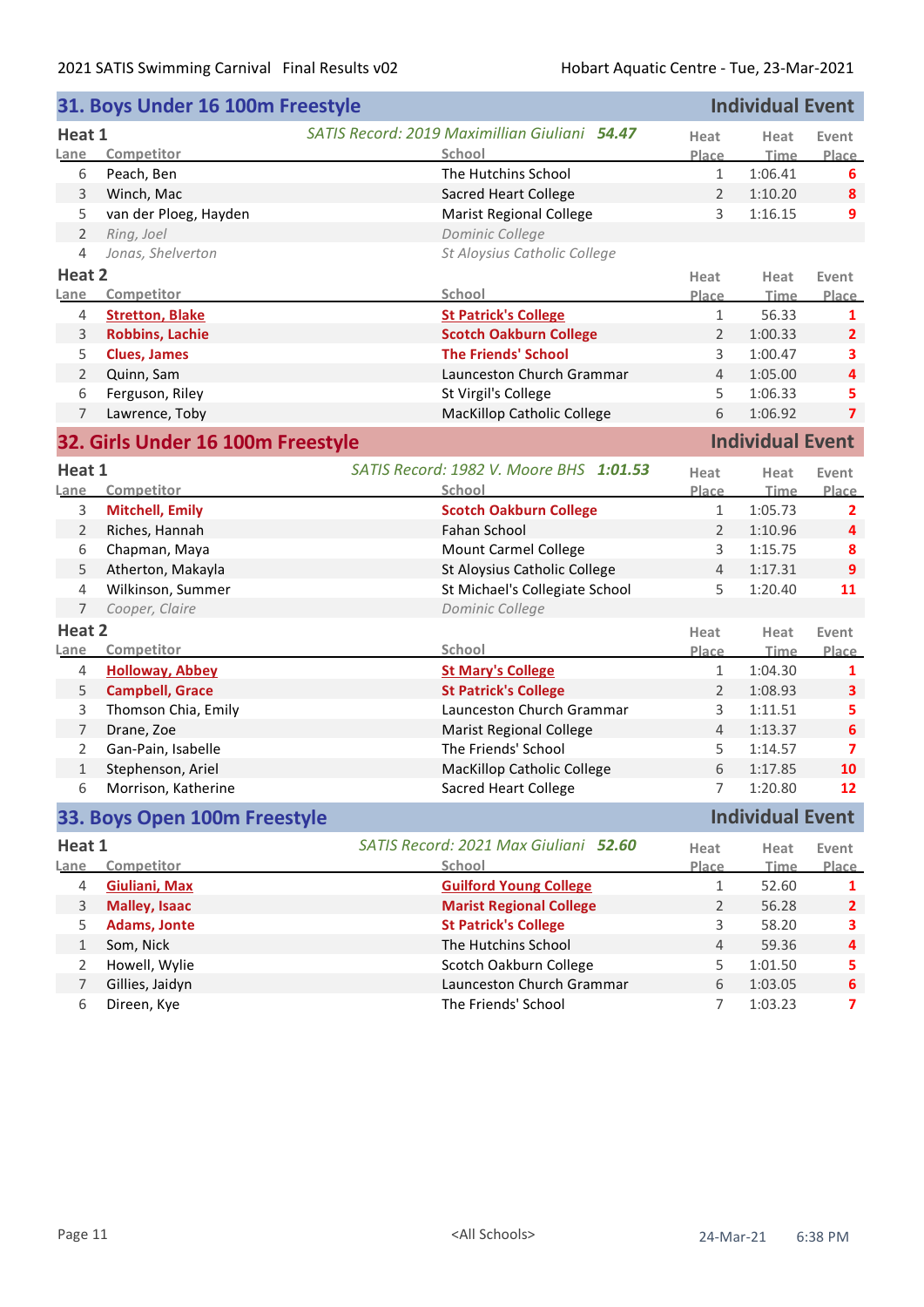|                     | 34. Girls Open 100m Freestyle    |                                                   |                | <b>Individual Event</b> |                  |  |
|---------------------|----------------------------------|---------------------------------------------------|----------------|-------------------------|------------------|--|
| Heat 1              |                                  | SATIS Record: 2002 Nicole Hunter GYC 59.84        | Heat           | Heat                    | Event            |  |
| Lane                | Competitor                       | School                                            | <b>Place</b>   | Time                    | Place            |  |
| 4                   | Scott, Brooke                    | <b>Marist Regional College</b>                    | $\mathbf{1}$   | 1:08.53                 | 6                |  |
| 5                   | MacDonald, Sophia                | The Friends' School                               | $\overline{2}$ | 1:09.06                 | $\overline{7}$   |  |
| 3                   | Rickwood, Sam                    | <b>Guilford Young College</b>                     | 3              | 1:10.56                 | 8                |  |
| 6                   | Cox, Amelie                      | St Mary's College                                 | $\overline{4}$ | 1:12.57                 | 9                |  |
| Heat 2              |                                  |                                                   | Heat           | Heat                    | Event            |  |
| Lane                | Competitor                       | School                                            | <u>Place</u>   | <b>Time</b>             | Place            |  |
| 4                   | Palser, Sienna                   | <b>St Michael's Collegiate School</b>             | $\mathbf{1}$   | 1:03.40                 | 1                |  |
| 3                   | <b>Baldock, Mia</b>              | <b>St Patrick's College</b>                       | $\overline{2}$ | 1:04.66                 | $\overline{2}$   |  |
| 5                   | <b>Muldoon, Amy</b>              | <b>Scotch Oakburn College</b>                     | 3              | 1:05.13                 | 3                |  |
| 6                   | Roger, Billie                    | Fahan School                                      | $\overline{4}$ | 1:06.62                 | $\overline{4}$   |  |
| $\overline{2}$      | Curran, Georgia                  | Launceston Church Grammar                         | 5              | 1:07.40                 | 5                |  |
|                     | 35. Boys Under 14 50m Butterfly  |                                                   |                | <b>Individual Event</b> |                  |  |
|                     |                                  | SATIS Record: 2021 Sam Castle 28.53               |                |                         |                  |  |
| Heat 1<br>Lane      | Competitor                       | School                                            | Heat<br>Place  | Heat<br><b>Time</b>     | Event<br>Place   |  |
| 4                   | Farmer, Zinzan                   | Launceston Christian School                       | $\mathbf{1}$   | 35.51                   | 5                |  |
| 5                   | Stocks, Coby                     | St Virgil's College                               | 2              | 37.31                   | $\overline{7}$   |  |
| 6                   | Barnett, Liam                    | <b>MacKillop Catholic College</b>                 | 3              | 38.85                   | $\overline{9}$   |  |
| 3                   | Lawson, Jackson                  |                                                   | $\overline{4}$ | 39.93                   | 10               |  |
|                     | Bracken, Joel                    | <b>Marist Regional College</b><br>Dominic College | 5              |                         | 11               |  |
| 2<br>$\overline{7}$ |                                  |                                                   |                | 41.61<br>39.30          |                  |  |
|                     | McIver, Hamish                   | Sacred Heart College                              |                |                         |                  |  |
| Heat 2              |                                  |                                                   | Heat           | Heat                    | Event            |  |
| Lane                | Competitor                       | School                                            | Place          | <b>Time</b>             | Place            |  |
| 4                   | <b>Castle, Sam</b>               | <b>The Friends' School</b>                        | $\mathbf{1}$   | 28.53                   | 1                |  |
| 5                   | Skipper, John                    | <b>Scotch Oakburn College</b>                     | $\overline{2}$ | 30.29                   | $\overline{2}$   |  |
| 3                   | Jarman, Lucas                    | <b>St Patrick's College</b>                       | 3              | 33.64                   | 3                |  |
| 6                   | Speglic, Lucas                   | The Hutchins School                               | $\overline{4}$ | 34.56                   | 4                |  |
| 7                   | Jones, Eli                       | St Aloysius Catholic College                      | 5              | 35.60                   | 6                |  |
| $\overline{2}$      | Chia, Isaac                      | Launceston Church Grammar                         | 6              | 37.46                   | 8                |  |
|                     | 36. Girls Under 14 50m Butterfly |                                                   |                | <b>Individual Event</b> |                  |  |
| Heat 1              |                                  | SATIS Record: 2002 Penelope Sproal LCG 30.96      | Heat           | Heat                    | Event            |  |
| Lane                | Competitor                       | School                                            | Place          | Time                    | Place            |  |
| 5                   | Jones, Olivia                    | <b>Marist Regional College</b>                    | 1              | 37.53                   | 7                |  |
| 4                   | Stephenson, Ariel                | <b>MacKillop Catholic College</b>                 | $\overline{2}$ | 38.49                   | 9                |  |
| 3                   | Striker, Ella                    | St Mary's College                                 | 3              | 40.07                   | 10               |  |
| $\overline{2}$      | McLeod, Miki                     | St Aloysius Catholic College                      | $\overline{4}$ | 42.28                   | 11               |  |
| 6                   | Abberton, Pia                    | Fahan School                                      | 5              | 42.65                   | 12               |  |
| $\overline{7}$      | Sproule, Aivah                   | Dominic College                                   |                |                         |                  |  |
| Heat 2              |                                  |                                                   | Heat           | Heat                    | Event            |  |
| Lane                | Competitor                       | School                                            | Place          | <b>Time</b>             | Place            |  |
| 4                   | <b>Brock, Taylor</b>             | <b>Scotch Oakburn College</b>                     | 1              | 32.38                   | 1                |  |
| 5                   | <b>Quinn, Averyl</b>             | <b>St Michael's Collegiate School</b>             | $\overline{2}$ | 32.85                   | $\overline{2}$   |  |
| 6                   | <b>Saunder, Keely</b>            | <b>The Friends' School</b>                        | 3              | 35.34                   | 3                |  |
| 3                   | Dolle, Morgan                    | Launceston Church Grammar                         | $\overline{4}$ | 35.84                   | 4                |  |
| 2                   | Verbeetan, Alice                 | St Patrick's College                              | 5              | 36.02                   | 5                |  |
| 7                   | Tunggal, Emma                    | Sacred Heart College                              | 6              | 36.69                   | $\boldsymbol{6}$ |  |
| $1\,$               | Kuylaars, Pippa                  | <b>Mount Carmel College</b>                       | $\overline{7}$ | 37.93                   | 8                |  |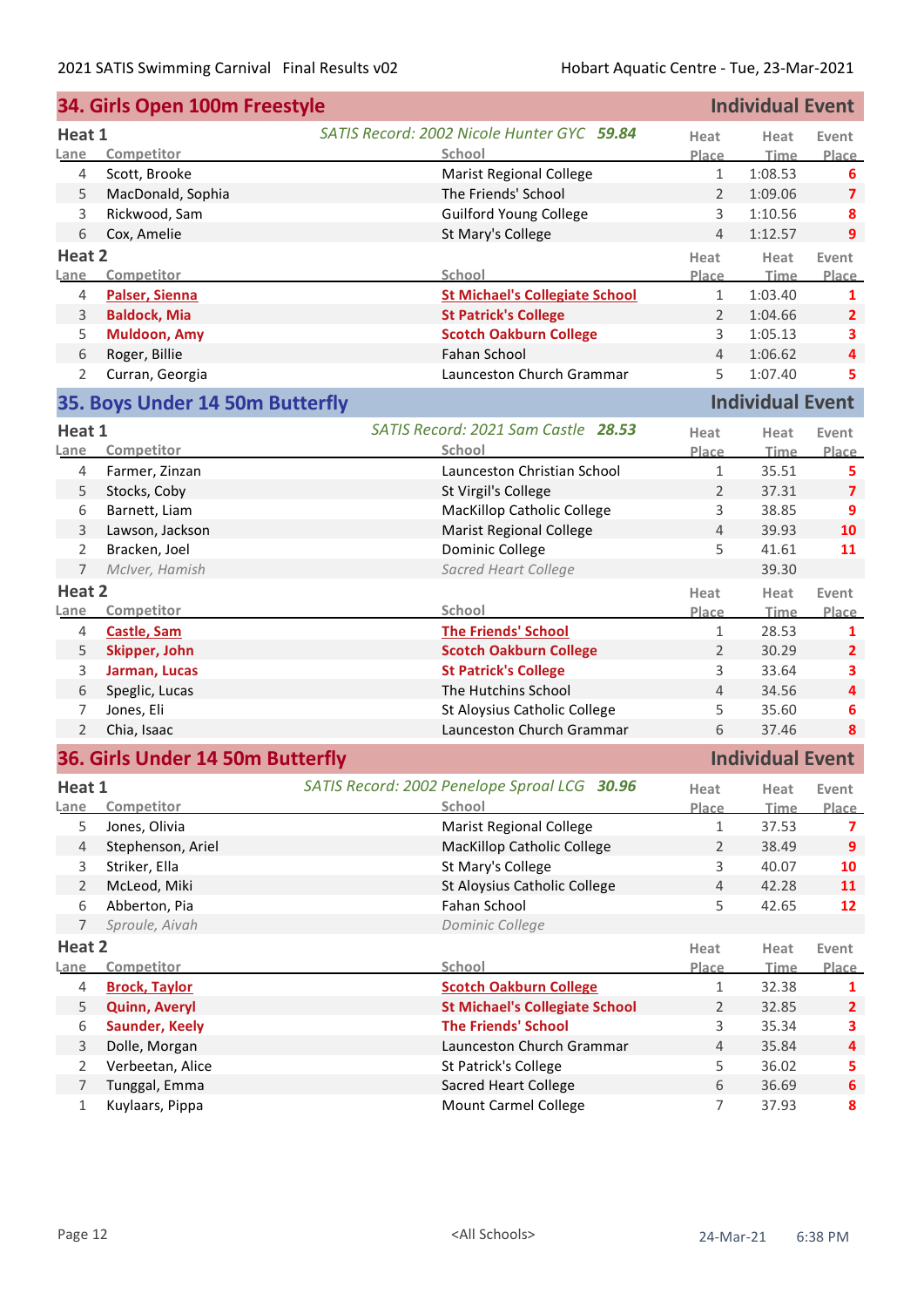|                | 37. Boys Under 16 50m Butterfly  | <b>Individual Event</b>                       |                |                         |                         |
|----------------|----------------------------------|-----------------------------------------------|----------------|-------------------------|-------------------------|
| Heat 1         |                                  | SATIS Record: 2009 Jordan Pagett SBSC 27.01   | Heat           | Heat                    | Event                   |
| Lane           | Competitor                       | School                                        | Place          | <b>Time</b>             | Place                   |
| 3              | Clues, James                     | The Friends' School                           | $\mathbf{1}$   | 29.83                   | 4                       |
| $\overline{4}$ | Heazlewood, Tom                  | Launceston Church Grammar                     | $\overline{2}$ | 31.57                   | 8                       |
| 5              | Griffiths, Dean                  | MacKillop Catholic College                    | 3              | 32.29                   | 9                       |
| 6              | Direen, Tommy                    | St Virgil's College                           | $\overline{4}$ | 38.40                   | 10                      |
| 2              | Cahill, Ryan                     | <b>Marist Regional College</b>                |                | 39.74                   |                         |
| $\overline{7}$ | Bracken, John                    | Dominic College                               |                | 43.92                   |                         |
| Heat 2         |                                  |                                               | Heat           | Heat                    | Event                   |
| Lane           | Competitor                       | School                                        | Place          | <b>Time</b>             | Place                   |
| 5              | <b>Rybak, Tom</b>                | <b>The Hutchins School</b>                    | $\mathbf{1}$   | 27.24                   | 1                       |
| 3              | Jones, Ethan                     | <b>St Aloysius Catholic College</b>           | $\overline{2}$ | 27.95                   | $\overline{2}$          |
| 4              | <b>Stretton, Blake</b>           | <b>St Patrick's College</b>                   | 3              | 28.16                   | 3                       |
| $\overline{2}$ | Thornton, Thomas                 | Calvin Christian School                       | $\overline{4}$ | 30.31                   | 5                       |
| 6              | Nesbitt, Xavier                  | Scotch Oakburn College                        | 5              | 30.44                   | 6                       |
| 7              | Fullarton, James                 | <b>Sacred Heart College</b>                   | 6              | 30.66                   | $\overline{7}$          |
|                | 38. Girls Under 16 50m Butterfly |                                               |                | <b>Individual Event</b> |                         |
| Heat 1         |                                  | SATIS Record: 2000 Nicole Hunter SHC 28.93    | Heat           | Heat                    | Event                   |
| Lane           | Competitor                       | School                                        | Place          | <b>Time</b>             | Place                   |
| 6              | Nichols, Olivia                  | St Aloysius Catholic College                  | $\mathbf{1}$   | 31.61                   | 4                       |
| $\overline{2}$ | Riches, Hannah                   | Fahan School                                  | $\overline{2}$ | 34.80                   | 6                       |
| 4              | Holloway, Abbey                  | St Mary's College                             | 3              | 36.06                   | 8                       |
| 3              | Yuan, Rebecca                    | St Michael's Collegiate School                | 4              | 36.79                   | 10                      |
| 5              | Morrison, Katherine              | <b>Sacred Heart College</b>                   | 5              | 38.08                   | 12                      |
| $\overline{7}$ | Gadd, Brianna                    | Dominic College                               | 6              | 54.82                   | 13                      |
| Heat 2         |                                  |                                               | Heat           | Heat                    | Event                   |
| Lane           | Competitor                       | School                                        | <b>Place</b>   | <b>Time</b>             | Place                   |
| 4              | Chan, Ella                       | <b>The Friends' School</b>                    | $\mathbf{1}$   | 29.57                   | 1                       |
| 5              | Muldoon, Bella                   | <b>Scotch Oakburn College</b>                 | $\overline{2}$ | 30.31                   | $\overline{2}$          |
| 3              | <b>Goodsall, Roisin</b>          | <b>Launceston Church Grammar</b>              | 3              | 31.48                   | 3                       |
| $\overline{2}$ | Campbell, Grace                  | St Patrick's College                          | 4              | 32.90                   | 5                       |
| 6              | Webb, Charlotte                  | <b>Mount Carmel College</b>                   | 5              | 35.72                   | $\overline{\mathbf{z}}$ |
| 1              | McGregor, Millie                 | <b>Marist Regional College</b>                | 6              | 36.06                   | 8                       |
| 7              | Leslie, Grace                    | <b>MacKillop Catholic College</b>             | 7              | 37.07                   | 11                      |
|                | 39. Boys Open 50m Butterfly      |                                               |                | <b>Individual Event</b> |                         |
| Heat 1         |                                  | SATIS Record: 2014 Joshua McDermott GYC 26.21 | Heat           | Heat                    | Event                   |
| Lane           | Competitor                       | School                                        | Place          | <u>Time</u>             | Place                   |
| 4              | <b>Giuliani, Max</b>             | <b>Guilford Young College</b>                 | 1              | 26.96                   | 1                       |
| 2              | Duffy, Liam                      | <b>The Hutchins School</b>                    | $\overline{2}$ | 28.92                   | $\mathbf{2}$            |
| 7              | <b>Robertson, Angus</b>          | <b>St Patrick's College</b>                   | 3              | 28.99                   | 3                       |
| 3              | Clues, Jonty                     | The Friends' School                           | 4              | 29.44                   | 4                       |
| 5              | Howell, Wylie                    | Scotch Oakburn College                        | 5              | 29.59                   | 5                       |
| 6              | Gillies, Jaidyn                  | Launceston Church Grammar                     | 6              | 29.96                   | $\boldsymbol{6}$        |
| 1              | Malley, Isaac                    | <b>Marist Regional College</b>                | 7              | 30.90                   | 7                       |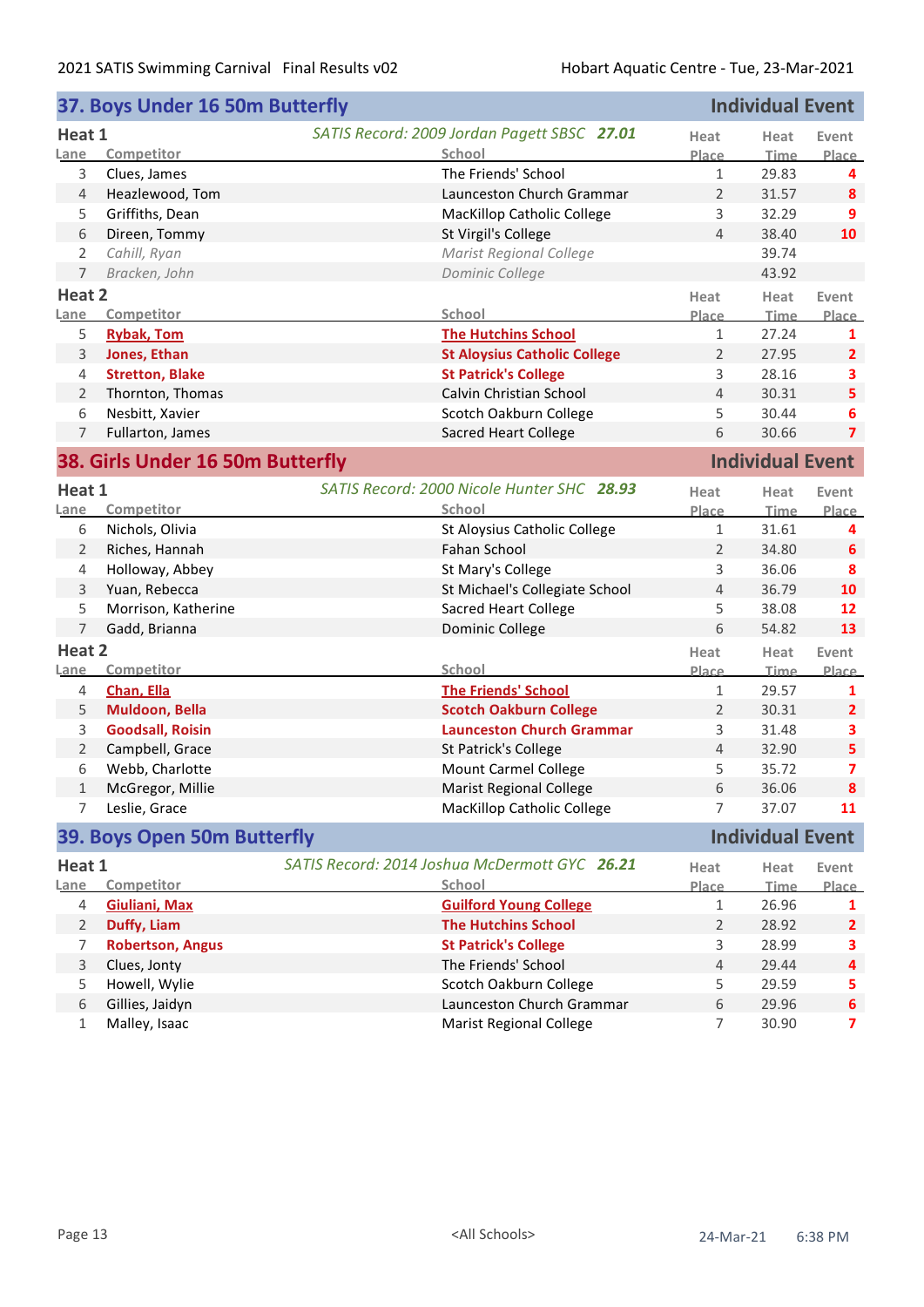|                     | 40. Girls Open 50m Butterfly      |                                                | <b>Individual Event</b> |                         |                         |  |
|---------------------|-----------------------------------|------------------------------------------------|-------------------------|-------------------------|-------------------------|--|
| Heat 1              |                                   | SATIS Record: 2002 Nicole Hunter GYC 29.28     | Heat                    | Heat                    | Event                   |  |
| Lane                | Competitor                        | School                                         | Place                   | Time                    | Place                   |  |
| 5                   | Curran, Georgia                   | Launceston Church Grammar                      | $\mathbf{1}$            | 33.25                   | 4                       |  |
| 4                   | Scott, Brooke                     | <b>Marist Regional College</b>                 | $\overline{2}$          | 33.73                   | 5                       |  |
| 3                   | Rickwood, Sam                     | <b>Guilford Young College</b>                  | 3                       | 35.35                   | 8                       |  |
| 6                   | Bremner, Jessica                  | St Mary's College                              | $\overline{4}$          | 53.14                   | 9                       |  |
| Heat 2              |                                   |                                                | Heat                    | Heat                    | Event                   |  |
| Lane                | Competitor                        | School                                         | Place                   | <b>Time</b>             | Place                   |  |
| 5                   | <b>Muldoon, Amy</b>               | <b>Scotch Oakburn College</b>                  | $\mathbf{1}$            | 30.46                   | 1                       |  |
| 4                   | Palser, Sienna                    | <b>St Michael's Collegiate School</b>          | $\overline{2}$          | 30.92                   | $\overline{2}$          |  |
| 3                   | <b>Baldock, Mia</b>               | <b>St Patrick's College</b>                    | 3                       | 31.69                   | 3                       |  |
| 6                   | Choroszy, Meike                   | Fahan School                                   | $\overline{4}$          | 34.03                   | $6\phantom{1}$          |  |
| $\overline{2}$      | MacDonald, Sophia                 | The Friends' School                            | 5                       | 34.63                   | $\overline{7}$          |  |
|                     | 41. Boys Under 13 50m Backstroke  |                                                |                         | <b>Individual Event</b> |                         |  |
| Heat 1              |                                   | SATIS Record: 2014 James Curran LCGS 31.87     | Heat                    | Heat                    | Event                   |  |
| Lane                | Competitor                        | School                                         | Place                   | <u>Time</u>             | Place                   |  |
| 6                   | Reynolds, Charlie                 | Scotch Oakburn College                         | $\mathbf{1}$            | 42.42                   | 7                       |  |
| 4                   | Bracken, Joel                     | Dominic College                                | $\overline{2}$          | 42.70                   | 8                       |  |
| 5                   | Morrison, Chris                   | <b>Sacred Heart College</b>                    | 3                       | 42.71                   | 9                       |  |
| 3                   | Byrne, Oliver                     | St Virgil's College                            | 4                       | 43.99                   | 10                      |  |
| 7                   | Godfrey, Finn                     | The Friends' School                            | 5                       | 47.44                   | 11                      |  |
| $\overline{2}$      | Wade, Jackson                     | <b>Marist Regional College</b>                 | 6                       | 48.12                   | 12                      |  |
| Heat 2              |                                   |                                                | Heat                    | Heat                    | Event                   |  |
| Lane                | Competitor                        | School                                         | Place                   | <b>Time</b>             | Place                   |  |
| 3                   | <b>Jones, Eli</b>                 | <b>St Aloysius Catholic College</b>            | $\mathbf{1}$            | 35.18                   | 1                       |  |
| 4                   | Luttrell, Liam                    | <b>The Hutchins School</b>                     | $\overline{2}$          | 35.82                   | $\overline{2}$          |  |
| 5                   | <b>Goss, Hunter</b>               | <b>St Patrick's College</b>                    | 3                       | 35.85                   | 3                       |  |
| 6                   | Chia, Isaac                       | Launceston Church Grammar                      | $\overline{4}$          | 36.18                   | 4                       |  |
| 7                   | Barnett, Liam                     | <b>MacKillop Catholic College</b>              | 5                       | 36.39                   | 5                       |  |
| $\overline{2}$      | Farmer, Zinzan                    | Launceston Christian School                    | 6                       | 37.03                   | 6                       |  |
|                     | 42. Girls Under 13 50m Backstroke |                                                |                         | <b>Individual Event</b> |                         |  |
|                     |                                   |                                                |                         |                         |                         |  |
| Heat 1              |                                   | SATIS Record: 2021 Abbie King 33.93            | Heat                    | Heat                    | Event                   |  |
| Lane                | Competitor                        | School                                         | Place                   | Time                    | Place                   |  |
| 3                   | King, Gemma                       | <b>Marist Regional College</b>                 | 1                       | 40.03                   | 5.                      |  |
| 4                   | Geard, Hayley                     | St Mary's College                              | $\overline{2}$          | 42.69                   | 8                       |  |
| 5                   | Pollard, Ella<br>Bumford, Amber   | <b>Sacred Heart College</b>                    | 3<br>$\overline{4}$     | 43.23                   | 9<br>11                 |  |
| 7                   |                                   | St Aloysius Catholic College                   |                         | 44.51<br>47.48          |                         |  |
| 6<br>$\overline{2}$ | Shields, Kate                     | <b>Mount Carmel College</b><br>Dominic College | 5<br>6                  | 48.47                   | 12<br>13                |  |
|                     | Lincoln, Poppy                    |                                                |                         |                         |                         |  |
| Heat 2<br>Lane      | Competitor                        | School                                         | Heat<br>Place           | Heat<br><b>Time</b>     | Event<br>Place          |  |
| 4                   | <b>King, Abbie</b>                | <b>Launceston Church Grammar</b>               | 1                       | 33.93                   | 1                       |  |
| 3                   | <b>Atherton, Emily</b>            | <b>Scotch Oakburn College</b>                  | $\overline{2}$          | 37.90                   | $\overline{2}$          |  |
| 5                   | <b>Kamprad, Lacy</b>              | <b>St Michael's Collegiate School</b>          | 3                       | 39.15                   | 3                       |  |
| $\overline{2}$      | Frerk, Ella                       | St Patrick's College                           | $\overline{4}$          | 39.63                   | 4                       |  |
| 7                   | Palmer, Charlotte                 | Fahan School                                   | 5                       | 40.04                   | 6                       |  |
| 6                   | Case-Boag, Zola                   | The Friends' School                            | 6                       | 41.76                   | $\overline{\mathbf{z}}$ |  |
| $\mathbf{1}$        | Dare, Aleaha                      | <b>MacKillop Catholic College</b>              | 7                       | 44.39                   | 10                      |  |
|                     |                                   |                                                |                         |                         |                         |  |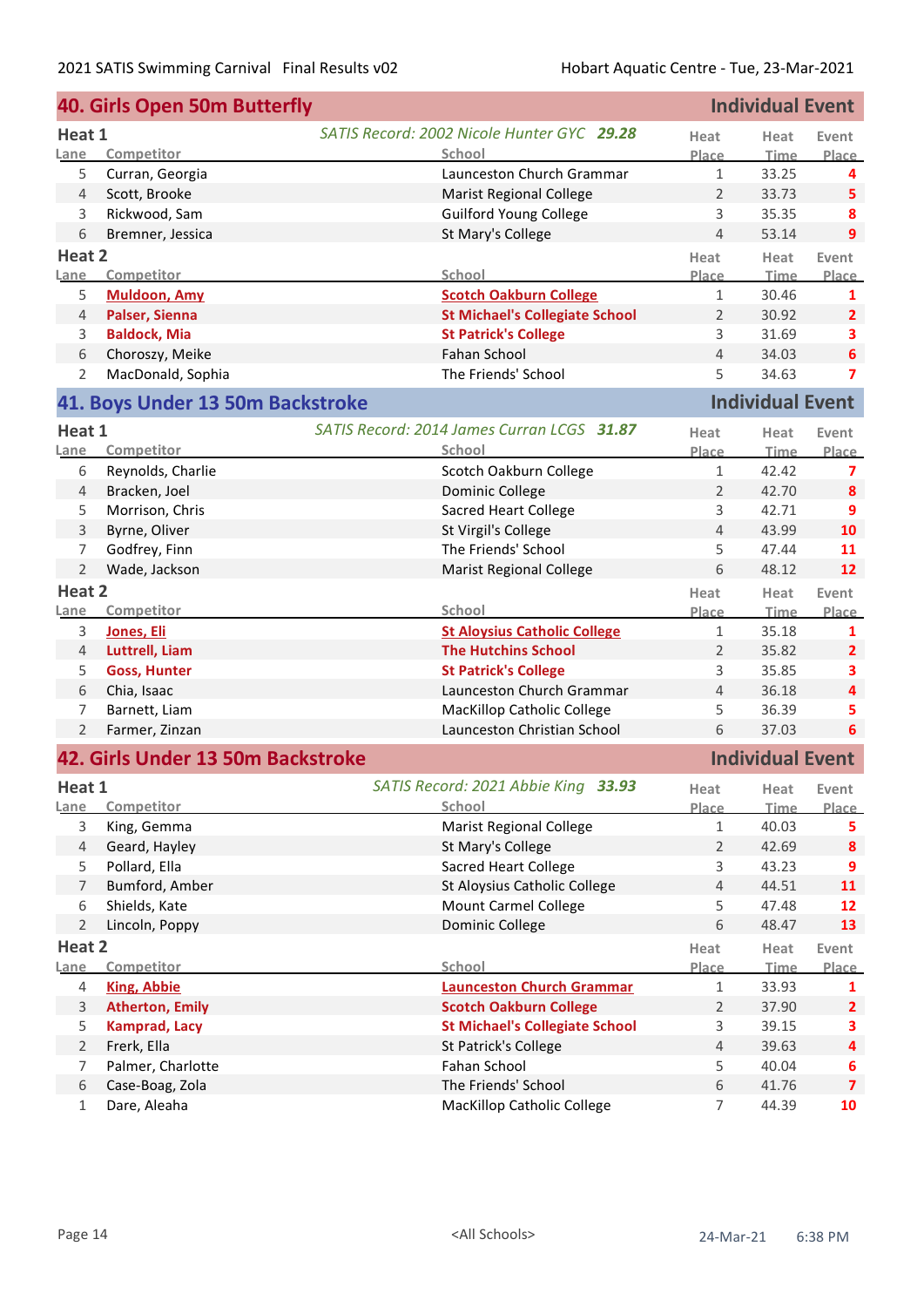|                | 43. Boys Under 14 50m Backstroke  | <b>Individual Event</b>                      |                |                         |                         |
|----------------|-----------------------------------|----------------------------------------------|----------------|-------------------------|-------------------------|
| Heat 1         |                                   | SATIS Record: 2015 James Curran LCGS 30.81   | Heat           | Heat                    | Event                   |
| Lane           | Competitor                        | School                                       | Place          | <b>Time</b>             | <b>Place</b>            |
| $\overline{2}$ | Gerrard, Mav                      | Launceston Church Grammar                    | $\mathbf{1}$   | 37.78                   | 6                       |
| 5              | Bennis, Noah                      | <b>MacKillop Catholic College</b>            | $\overline{2}$ | 41.51                   | 8                       |
| 3              | McIver, Hamish                    | <b>Sacred Heart College</b>                  | 3              | 41.68                   | 9                       |
| $\overline{4}$ | Lawson, Jackson                   | <b>Marist Regional College</b>               | $\overline{4}$ | 43.46                   | 10                      |
| 6              | Harding, Rhys                     | Dominic College                              | 5              | 1:00.47                 | 11                      |
| Heat 2         |                                   |                                              | Heat           | Heat                    | Event                   |
| Lane           | Competitor                        | School                                       | <b>Place</b>   | <b>Time</b>             | Place                   |
| 4              | Castle, Sam                       | <b>The Friends' School</b>                   | $\mathbf{1}$   | 31.72                   | 1                       |
| 5              | Devin, Atlan                      | <b>Scotch Oakburn College</b>                | $\overline{2}$ | 33.97                   | $\overline{2}$          |
| 3              | Cramp, Jack                       | <b>St Patrick's College</b>                  | 3              | 34.75                   | 3                       |
| $\overline{2}$ | Stocks, Coby                      | St Virgil's College                          | $\overline{4}$ | 36.47                   | 4                       |
| 6              | Brown, Ben                        | The Hutchins School                          | 5              | 36.80                   | 5                       |
| 7              | Singleton, Lucas                  | St Aloysius Catholic College                 | 6              | 40.12                   | $\overline{\mathbf{z}}$ |
|                | 44. Girls Under 14 50m Backstroke |                                              |                | <b>Individual Event</b> |                         |
| Heat 1         |                                   | SATIS Record: 2006 Shani Burleigh LCGS 32.58 | Heat           | Heat                    | Event                   |
| Lane           | Competitor                        | School                                       | Place          | <b>Time</b>             | Place                   |
| 3              | Fullarton, Laura                  | <b>Sacred Heart College</b>                  | $\mathbf{1}$   | 38.71                   | 6                       |
| $\overline{4}$ | Clements, Lucy                    | <b>MacKillop Catholic College</b>            | $\overline{2}$ | 40.67                   | $\overline{9}$          |
| 6              | Stoksik, Eliza                    | Fahan School                                 | 3              | 41.38                   | 10                      |
| $\overline{2}$ | Sproule, Aivah                    | Dominic College                              | $\overline{4}$ | 41.99                   | 11                      |
| 5              | Elischer, Nathalie                | St Mary's College                            | 5              | 42.12                   | 12                      |
| $\overline{7}$ | Taylor, Charli                    | St Aloysius Catholic College                 | 6              | 45.59                   | 13                      |
| Heat 2         |                                   |                                              | Heat           | Heat                    | Event                   |
| Lane           | Competitor                        | School                                       | <b>Place</b>   | <b>Time</b>             | Place                   |
| 4              | <b>Brock, Taylor</b>              | <b>Scotch Oakburn College</b>                | $\mathbf{1}$   | 34.24                   | 1                       |
| 3              | <b>Dolle, Morgan</b>              | <b>Launceston Church Grammar</b>             | $\overline{2}$ | 35.91                   | $\mathbf{2}$            |
| 5              | <b>Quinn, Averyl</b>              | <b>St Michael's Collegiate School</b>        | 3              | 36.24                   | 3                       |
| 6              | Jones, Olivia                     | <b>Mount Carmel College</b>                  | 4              | 37.76                   | 4                       |
| 7              | Jones, Olivia                     | <b>Marist Regional College</b>               | 5              | 38.20                   | 5                       |
| $\overline{2}$ | Campbell, Elyse                   | St Patrick's College                         | 6              | 38.84                   | $\overline{7}$          |
| 1.             | Saunder, Keely                    | The Friends' School                          | 7              | 39.42                   | 8                       |
|                | 45. Boys Under 15 50m Backstroke  |                                              |                | <b>Individual Event</b> |                         |
| Heat 1         |                                   | SATIS Record: 2013 Thomas Curran LCGS 29.26  | Heat           | Heat                    | Event                   |
| Lane           | Competitor                        | School                                       | <b>Place</b>   | <b>Time</b>             | Place                   |
| 4              | Fassett, Ethan                    | Launceston Church Grammar                    | 1              | 35.06                   | 5.                      |
| 5              | Latham, Jack                      | <b>Marist Regional College</b>               | 2              | 36.47                   | $\overline{\mathbf{z}}$ |
| 3              | Peart, Archie                     | The Friends' School                          | 3              | 37.10                   | 9                       |
| 6              | Direen, Tommy                     | St Virgil's College                          | 4              | 38.78                   | 10                      |
| 2              | Bracken, John                     | Dominic College                              | 5              | 48.60                   | 11                      |
| Heat 2         |                                   |                                              | Heat           | Heat                    | Event                   |
| Lane           | Competitor                        | School                                       | <b>Place</b>   | Time                    | Place                   |
| 4              | Jones, Ethan                      | <b>St Aloysius Catholic College</b>          | $\mathbf{1}$   | 31.29                   | 1                       |
| 6              | <b>Baldock, Oliver</b>            | <b>St Patrick's College</b>                  | $\overline{2}$ | 33.82                   | $\mathbf{2}$            |
| 2              | <b>Griffiths, Dean</b>            | <b>MacKillop Catholic College</b>            | 3              | 34.51                   | 3                       |
| 3              | Peach, Ben                        | The Hutchins School                          | $\overline{4}$ | 34.65                   | 4                       |
| 5              | Nesbitt, Xavier                   | Scotch Oakburn College                       | 5              | 35.19                   | 6                       |
| $\overline{7}$ | Fullarton, James                  | <b>Sacred Heart College</b>                  | 6              | 36.94                   | 8                       |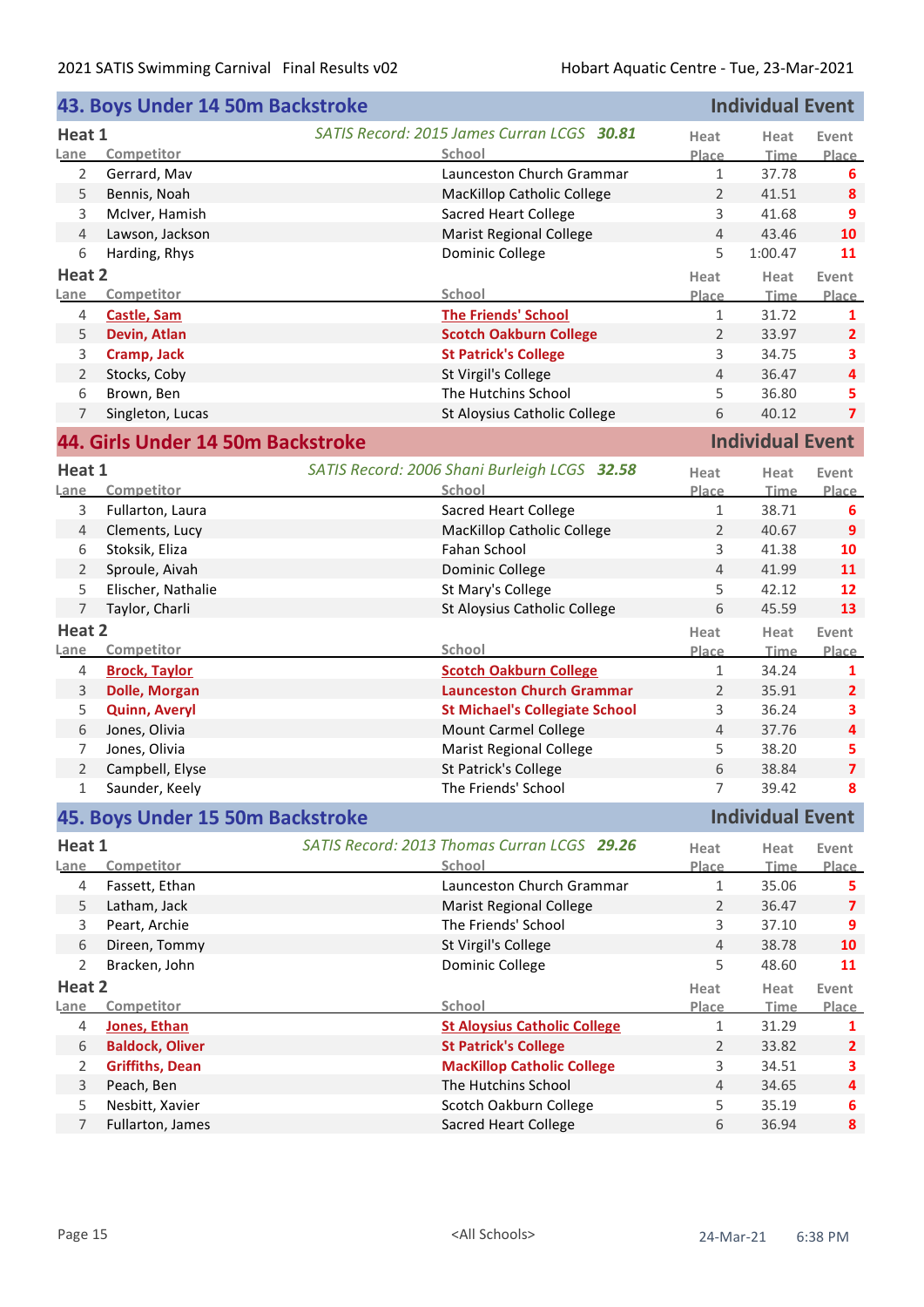|                | 46. Girls Under 15 50m Backstroke |                                              | <b>Individual Event</b> |                         |                         |
|----------------|-----------------------------------|----------------------------------------------|-------------------------|-------------------------|-------------------------|
| Heat 1         |                                   | SATIS Record: 2009 Nikki Heathcote SPC 32.42 | Heat                    | Heat                    | Event                   |
| Lane           | Competitor                        | School                                       | Place                   | <b>Time</b>             | <b>Place</b>            |
| 4              | Spilling, Abigail                 | St Aloysius Catholic College                 | $\mathbf{1}$            | 40.39                   | 8                       |
| 1              | Weeding, Jessica                  | Dominic College                              | $\overline{2}$          | 41.02                   | 9                       |
| 5              | McCullagh, Natalie                | St Patrick's College                         | 3                       | 41.43                   | 10                      |
| $\mathsf 3$    | Blanton, Georgia                  | St Mary's College                            | 4                       | 43.84                   | 11                      |
| $\overline{2}$ | White, Lita                       | Mount Carmel College                         | 5                       | 44.79                   | 12                      |
| 6              | Collins, Lily                     | <b>Marist Regional College</b>               | 6                       | 45.00                   | 13                      |
| $\overline{7}$ | Palado, Felice                    | <b>Sacred Heart College</b>                  | $\overline{7}$          | 47.86                   | 14                      |
| Heat 2         |                                   |                                              | Heat                    | Heat                    | Event                   |
| Lane           | Competitor                        | School                                       | Place                   | <b>Time</b>             | Place                   |
| 5              | Chan, Ella                        | <b>The Friends' School</b>                   | $\mathbf{1}$            | 35.35                   | 1                       |
| $\overline{4}$ | Muldoon, Bella                    | <b>Scotch Oakburn College</b>                | $\overline{2}$          | 35.42                   | $\overline{2}$          |
| 7              | <b>Barnes, Charlotte</b>          | <b>MacKillop Catholic College</b>            | 3                       | 36.60                   | 3                       |
| 3              | Anderson, Grace                   | <b>Fahan School</b>                          | $\overline{4}$          | 37.70                   | $\overline{4}$          |
| 2              | Sykes-Garland, Isobel             | St Michael's Collegiate School               | 5                       | 37.76                   | 5                       |
| 6              | Goodsall, Roisin                  | Launceston Church Grammar                    | 6                       | 38.06                   | $\boldsymbol{6}$        |
| 1              | Farmer, Molly                     | Launceston Christian School                  | $\overline{7}$          | 39.39                   | $\overline{ }$          |
|                |                                   |                                              |                         | <b>Individual Event</b> |                         |
|                | 47. Boys Under 16 50m Backstroke  |                                              |                         |                         |                         |
| Heat 1         |                                   | SATIS Record: 2000 Sam Madden HUT 30.10      | Heat                    | Heat                    | Event                   |
| Lane           | Competitor                        | School                                       | Place                   | <b>Time</b>             | <b>Place</b>            |
| $\overline{4}$ | Lawrence, Toby                    | <b>MacKillop Catholic College</b>            | $\mathbf{1}$            | 38.25                   | 7                       |
| 5              | Winch, Mac                        | <b>Sacred Heart College</b>                  | $\overline{2}$          | 40.58                   | 8                       |
| 3              | van der Ploeg, Hayden             | <b>Marist Regional College</b>               | 3                       | 43.44                   | 9                       |
| $\overline{2}$ | Ring, Joel                        | Dominic College                              |                         |                         |                         |
| 6              | Mott, Lochlan                     | St Aloysius Catholic College                 |                         |                         |                         |
| Heat 2         |                                   |                                              | Heat                    | Heat                    | Event                   |
| <u>Lane</u>    | Competitor                        | School                                       | Place                   | <b>Time</b>             | Place                   |
| 4              | <b>Stretton, Blake</b>            | <b>St Patrick's College</b>                  | $\mathbf{1}$            | 31.26                   | 1                       |
| 5              | <b>Clues, James</b>               | <b>The Friends' School</b>                   | $\overline{2}$          | 32.84                   | $\overline{2}$          |
| 3              | <b>Robbins, Lachie</b>            | <b>Scotch Oakburn College</b>                | 3                       | 34.64                   | 3                       |
| 6              | Baldock, Charlie                  | The Hutchins School                          | $\overline{4}$          | 35.40                   | $\overline{\mathbf{4}}$ |
| I.             | King, Billy                       | Launceston Church Grammar                    | 5                       | 36.06                   | 5                       |
| $\overline{7}$ | Ferguson, Riley                   | St Virgil's College                          | 6                       | 36.68                   | 6                       |
|                | 48. Girls Under 16 50m Backstroke |                                              |                         | <b>Individual Event</b> |                         |
|                |                                   |                                              |                         |                         |                         |
| Heat 1         |                                   | SATIS Record: 2008 Shani Burleigh LCG 31.51  | Heat                    | Heat                    | Event                   |
| Lane           | Competitor                        | <b>School</b>                                | Place                   | <b>Time</b>             | Place                   |
| $\mathbf{1}$   | <b>Riches, Hannah</b>             | <b>Fahan School</b>                          | $\mathbf{1}$            | 37.89                   | з                       |
| 4              | Leslie, Grace                     | <b>MacKillop Catholic College</b>            | 2                       | 40.24                   | 8                       |
| 3              | Chapman, Maya                     | <b>Mount Carmel College</b>                  | 3                       | 40.98                   | 10                      |
| 6              | Atherton, Makayla                 | St Aloysius Catholic College                 | 4                       | 42.80                   | 11                      |
| 2              | Hughes, Avah                      | <b>Sacred Heart College</b>                  | 5                       | 43.76                   | 12                      |
| $\overline{7}$ | Lin, Zoelle                       | Dominic College                              | 6                       | 48.46                   | 13                      |
| 5              | Yuan, Rebecca                     | St Michael's Collegiate School               |                         |                         |                         |
| Heat 2         |                                   |                                              | Heat                    | Heat                    | Event                   |
| Lane           | Competitor                        | School                                       | Place                   | Time                    | Place                   |
| 4              | <b>Mitchell, Emily</b>            | <b>Scotch Oakburn College</b>                | $\mathbf{1}$            | 32.50                   | 1                       |
| 3              | <b>Campbell, Grace</b>            | <b>St Patrick's College</b>                  | $\overline{2}$          | 37.06                   | $\overline{2}$          |
| 5              | Cowen, Olivia                     | The Friends' School                          | 3                       | 38.51                   | 4                       |
| $\overline{2}$ | McGregor, Millie                  | <b>Marist Regional College</b>               | 4                       | 38.66                   | 5                       |
| 7              | Clayton, Erin                     | Launceston Christian School                  | 5                       | 38.69                   | 6                       |
| $\,1\,$        | Thomson Chia, Emily               | Launceston Church Grammar                    | 6                       | 39.05                   | $\overline{\mathbf{z}}$ |
| 6              | Jankiewicz, Angelina              | St Mary's College                            | 7                       | 40.50                   | 9                       |
| Page 16        |                                   | <all schools=""></all>                       | 24-Mar-21               |                         | 6:38 PM                 |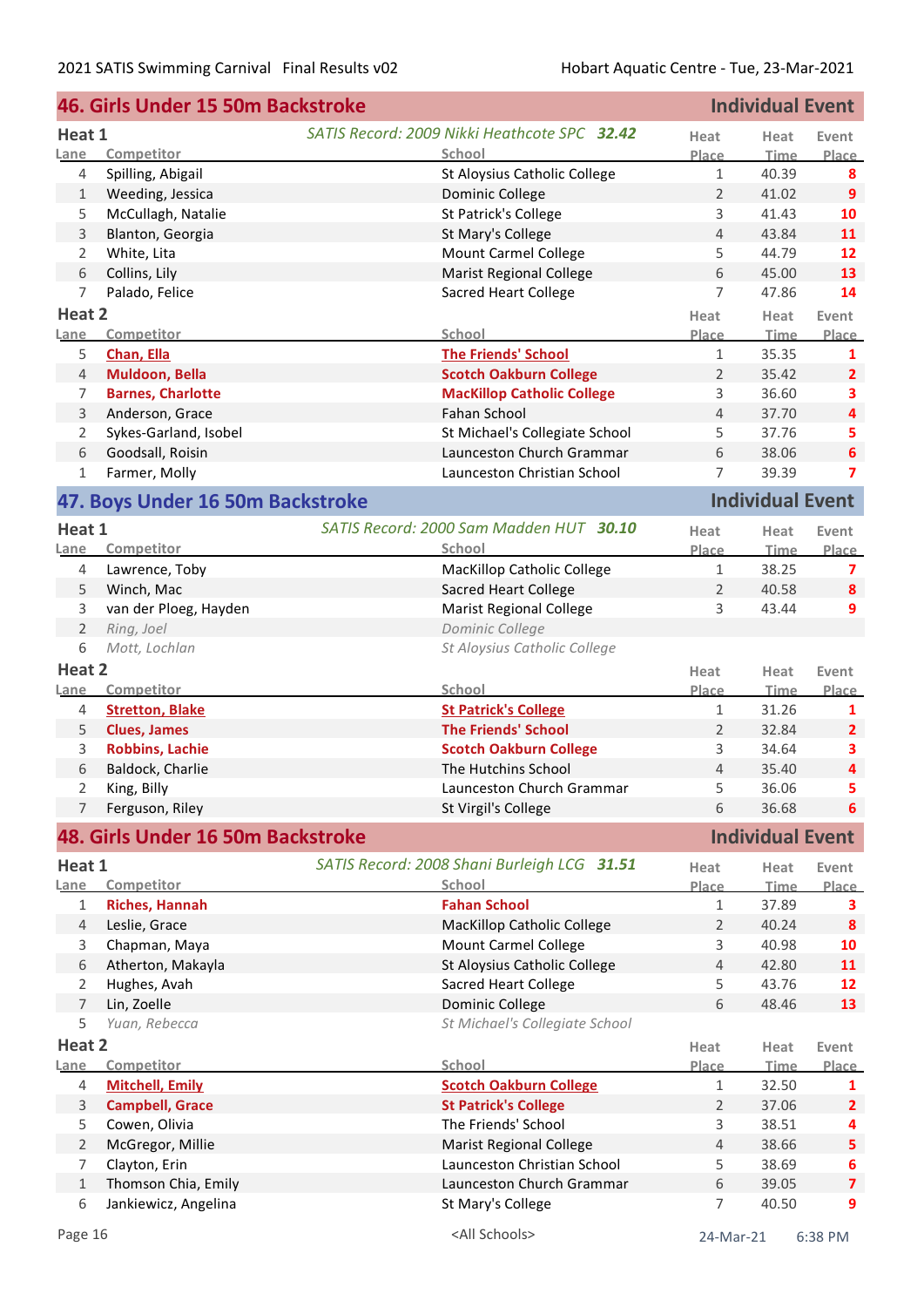|                | 49. Boys Open 50m Backstroke      |                    |                     |                                                 |                   | <b>Individual Event</b> |                         |                         |
|----------------|-----------------------------------|--------------------|---------------------|-------------------------------------------------|-------------------|-------------------------|-------------------------|-------------------------|
| Heat 1         |                                   |                    |                     | SATIS Record: 2014 Joshua McDermott GYC 28.43   | Heat              |                         | Heat                    | Event                   |
| Lane           | Competitor                        |                    | School              |                                                 | Place             |                         | <b>Time</b>             | Place                   |
| 3              | Direen, Kye                       |                    |                     | <b>The Friends' School</b>                      |                   | $\mathbf{1}$            | 30.10                   | 1                       |
| 5              | <b>Robertson, Angus</b>           |                    |                     | <b>St Patrick's College</b>                     |                   | 2                       | 32.31                   | 2                       |
| 2              | <b>Luttrell, Jack</b>             |                    |                     | <b>The Hutchins School</b>                      |                   | 3                       | 32.70                   | 3                       |
| 7              | Arnold, Hayden                    |                    |                     | Launceston Church Grammar                       |                   | $\overline{4}$          | 34.90                   | 4                       |
| $\mathbf{1}$   | Malley, Isaac                     |                    |                     | <b>Marist Regional College</b>                  |                   | 5                       | 35.09                   | 5                       |
| 6              | Howell, Wylie                     |                    |                     | Scotch Oakburn College                          |                   | 6                       | 35.11                   | 6                       |
| 4              | Giuliani, Max                     |                    |                     | Guilford Young College                          |                   |                         | 29.76                   |                         |
|                | 50. Girls Open 50m Backstroke     |                    |                     |                                                 |                   |                         | <b>Individual Event</b> |                         |
| Heat 1         |                                   |                    |                     | SATIS Record: 2009 Shani Burleigh LCG 31.35     | Heat              |                         | Heat                    | Event                   |
| Lane           | Competitor                        |                    | School              |                                                 | Place             |                         | <u>Time</u>             | <b>Place</b>            |
| 4              | Roger, Billie                     |                    | Fahan School        |                                                 |                   | $\mathbf{1}$            | 37.82                   | 6                       |
| 5              | Curran, Georgia                   |                    |                     | Launceston Church Grammar                       |                   | $\overline{2}$          | 38.71                   | $\overline{\mathbf{z}}$ |
| 3              | Scott, Brooke                     |                    |                     | <b>Marist Regional College</b>                  |                   | 3                       | 40.64                   | 8                       |
| 6              | Cox, Amelie                       |                    |                     | St Mary's College                               |                   | $\overline{4}$          | 41.05                   | 9                       |
| Heat 2         |                                   |                    |                     |                                                 | Heat              |                         | Heat                    | Event                   |
| Lane           | Competitor                        |                    | School              |                                                 | Place             |                         | <b>Time</b>             | Place                   |
| 4              | <b>MacDonald, Rebecca</b>         |                    |                     | <b>St Michael's Collegiate School</b>           |                   | $\mathbf 1$             | 32.01                   | 1                       |
| 5              | <b>Muldoon, Amy</b>               |                    |                     | <b>Scotch Oakburn College</b>                   |                   | 2                       | 35.75                   | 2                       |
| 3              | Nichols, Jade                     |                    |                     | <b>St Patrick's College</b>                     |                   | 3                       | 36.08                   | 3                       |
| $\overline{2}$ | Rickwood, Sam                     |                    |                     | <b>Guilford Young College</b>                   |                   | 4                       | 36.72                   | 4                       |
| 6              | MacDonald, Sophia                 |                    |                     | The Friends' School                             |                   | 5                       | 37.43                   | 5                       |
|                | 51. Boys Under 13 4x50m Freestyle |                    |                     |                                                 |                   |                         |                         | <b>Relay</b>            |
| Heat 1         |                                   |                    |                     | SATIS Record: 2016 St Patrick's College 2:01.12 |                   | Heat                    |                         | <b>Heat Event</b>       |
|                | Lane School                       |                    |                     |                                                 |                   | Place                   | Time                    | Place                   |
|                | 3 Scotch Oakburn College          | 1 Routley, Jed     | 2 Reynolds, Charlie | 3 Nicholls, William                             | 4 Mann, Oscar     |                         | 1 2:24.06               | 5                       |
|                | 5 Dominic College                 | 1 Bracken, Joel    | 2 White, Shaun      | 3 Tarvydas, Coope                               | 4 Dean, Nick      |                         | 2 2:25.87               | 7                       |
|                | 4 Sacred Heart College            | 1 Pears, Lachlan   | 2 Hughes, Casey     | 3 Smith, Charlie                                | 4 Morrison, Chris |                         | 3 2:31.62               | 8                       |
|                | 6 The Friends' School             | 1 Dick, Joseph     | 2 Godfrey, Finn     | 3 Dixon, Isaac                                  | 4 Jeffs, William  |                         | 4 2:38.88               | 9                       |
|                | 2 Marist Regional College         | 1 Luck, Alexander  | 2 Dwyer, Hunter     | 3 Wade, Jackson                                 | 4 Dale, Harold    |                         | 5 2:43.74               | 10                      |
| Heat 2         |                                   |                    |                     |                                                 |                   | Heat                    |                         | <b>Heat Event</b>       |
|                | Lane School                       |                    |                     |                                                 |                   | Place                   | Time                    | Place                   |
|                | 4 St Patrick's College            | 1 Jarman, Lucas    | 2 Goss, Hunter      | 3 Matthews, Max                                 | 4 Campbell, Mitch |                         | 1 2:06.15               | 1                       |
|                | 3 Launceston Church Gra           | 1 Chia, Isaac      | 2 Caldwell, Alex    | 3 Baker, Cooper                                 | 4 Myburgh, Edend  |                         | 2 2:12.07               |                         |
|                |                                   | 1 Westerberg, Liam | 2 Luttrell, Liam    | 3 Kerr, Hamish                                  | 4 Banks-Smith, Te |                         |                         | 2                       |
|                | <b>5 The Hutchins School</b>      |                    |                     |                                                 |                   |                         | 3 2:15.34               | З                       |
|                | 6 MacKillop Catholic Colleg       | 1 Deep, Daniel     | 2 Philpott, Blake   | 3 Brady, Lucas                                  | 4 Barnett, Liam   |                         | 4 2:21.97               | 4                       |
|                | 7 St Virgil's College             | 1 Cubit, Charlie   | 2 Wright, Xavier    | 3 Pemberton, Jack                               | 4 Stocks, Riley   |                         | 5 2:24.54               | 6                       |
|                | 2 St Aloysius Catholic Colle      | 1 Jones, Eli       | 2 Nosworthy, Phoe   | 3 Murray, Joe                                   | 4 Turner, Mason   |                         |                         |                         |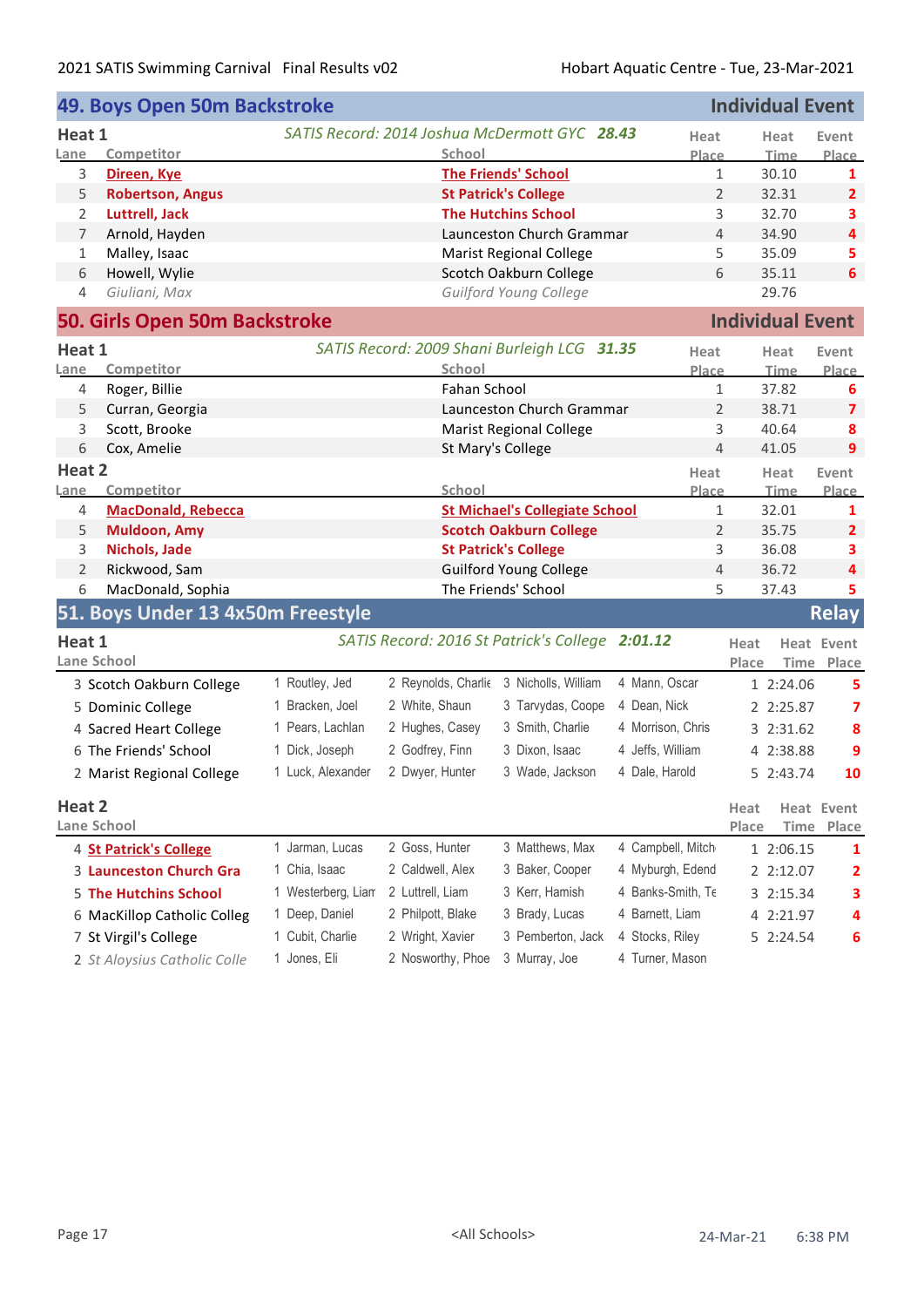| 52. Girls Under 13 4x50m Freestyle |                                                           |                       |                                           |                    | <b>Relay</b>  |                                    |  |
|------------------------------------|-----------------------------------------------------------|-----------------------|-------------------------------------------|--------------------|---------------|------------------------------------|--|
| Heat 1<br>Lane School              | SATIS Record: 2017 St Michael's Collegiate School 2:08.96 |                       |                                           |                    | Heat<br>Place | <b>Heat Event</b><br>Place<br>Time |  |
| 4 Fahan School                     | 1 Abberton, Pia                                           | 2 Baird, Ella         | 3 Steedman, Ameli                         | 4 Palmer, Charlott | 1 2:25.65     | 6                                  |  |
| 6 Sacred Heart College             | 1 McCormack, Abb                                          | 2 Salter, Imogen      | 3 Lutrtell, Annie                         | 4 Pollard, Ella    | 2 2:30.33     | 8                                  |  |
| 5 The Friends' School              | 1 Peart, Lulu                                             | 2 Ebeli, Maude        | 3 Case-Boag, Zola                         | 4 O'Rourke, Mia    | 3 2:33.91     | 9                                  |  |
| 3 Mount Carmel College             | 1 Halliwell, Millie                                       | 2 Mauafu, Lucy        | 3 Shields, Kate                           | 4 Butler, Emily    | 4 2:37.72     | 10                                 |  |
| 7 Dominic College                  | 1 Lincoln, Poppy                                          | 2 Downham, Isabel     | 3 Jelkic, Matilda                         | 4 Davis, Bella     | 5 2:57.63     | 11                                 |  |
| 2 St Aloysius Catholic Colle       | 1 Bumford, Amber                                          | 2 Harris, Lucia       | 3 McLeod, Miki                            | 4 Duffy, Molly     |               |                                    |  |
| Heat 2<br>Lane School              |                                                           |                       |                                           |                    | Heat<br>Place | Heat Event<br>Place<br>Time        |  |
| 4 Launceston Church Gra            | 1 King, Abbie                                             | 2 Freeman, Stella     | 3 Tole, Phoebe                            | 4 Heazlewood, Oli  | 1 2:09.60     | 1                                  |  |
| 2 St Patrick's College             | 1 Verbeetan, Alice                                        | 2 Frerk, Ella         | 3 Axman-Friend, CI                        | 4 Zoe, Colgrave    | 2 2:15.66     | 2                                  |  |
| 3 Scotch Oakburn College           | Rigney, Abigail                                           | 1 Atherton, Emily     | 3 Dennis, Meg                             | 4 Der AA Lucy, Va  | 3 2:16.40     | 3                                  |  |
| 5 St Michael's Collegiate Sc       | 1 Kamprad, Lacy                                           | 2 Heath, Alannah      | 3 O'Brien, Grace                          | 4 Cowen, Holly     | 4 2:16.56     | 4                                  |  |
| 7 St Mary's College                | 1 Clingeleffer, Anna                                      | 2 Geard, Hayley       | 3 Le Grange, Alet                         | 4 Striker, Ella    | 5 2:22.03     | 5                                  |  |
| 6 MacKillop Catholic Colleg        | 1 Jones, Ella                                             | 2 Townsend, Carol     | 3 Dare, Aleaha                            | 4 Stephenson, Ari  | 62:26.45      | 7                                  |  |
| 53. Boys Under 14 4x50m Freestyle  |                                                           |                       |                                           |                    |               | <b>Relay</b>                       |  |
| Heat 1                             |                                                           |                       | SATIS Record: 2021 Scotch Oakburn College | 1:51.81            | Heat          | <b>Heat Event</b>                  |  |
| Lane School                        |                                                           |                       |                                           |                    | Place         | Place<br>Time                      |  |
| 6 Launceston Church Gram           | 1 Greig, Henry                                            | 2 Stafford-Hill, Linc | 3 Nicholls, Oliver                        | 4 Gerrard, Mav     | 1 2:09.70     | 4                                  |  |
| 3 Sacred Heart College             | 1 Johnson, Willoug                                        | 2 Clark, Jade         | 3 Lange, Toby                             | 4 McIver, Hamish   | 2 2:17.57     | 8                                  |  |
| 5 MacKillop Catholic Colleg        | 1 Bannister, Mitche                                       | 2 Talbot, Oliver      | 3 Bennis, Noah                            | 4 Cumming, Angus   | 3 2:19.98     | 9                                  |  |
| 4 Marist Regional College          | 1 Lawson, Jackson                                         | 2 Palmer, Heath       | 3 Bailey, Sidney                          | 4 Wescombe, Job    | 4 2:26.08     | 10                                 |  |
| 2 Dominic College                  | 1 Gilligan, Jack                                          | 2 Miller, Jack        | 3 Browning, Joel                          | 4 Kelly, Jack      |               |                                    |  |
| Heat 2<br>Lane School              |                                                           |                       |                                           |                    | Heat<br>Place | Heat Event<br><b>Time</b><br>Place |  |
| 4 Scotch Oakburn College           | 1 Mulford, Sam                                            | 2 Atkins, Oliver      | 3 Devin, Atlan                            | 4 Skipper, John    | 1 1:51.81     | 1                                  |  |
| 5 The Friends' School              | 1 Castle, Sam                                             | 2 Gan-Pain, Ruperl    | 3 Clues, Lachie                           | 4 Chan, Logan      | 2 2:01.71     | 2                                  |  |
| <b>3 The Hutchins School</b>       | 1 Speglic, Lucas                                          | 2 Wilkinson, Tom      | 3 Christie, Will                          | 4 Brown, Ben       | 3 2:05.97     | з                                  |  |
| 6 St Patrick's College             | 1 Cramp, Jack                                             | 2 Eastman, Max        | 3 Limbrick, Tom                           | 4 Clark, Mason     | 4 2:10.41     | 5                                  |  |
| 2 St Aloysius Catholic Colle       | 1 Shelverton, Jona                                        | 2 Doyle, Blake        | 3 Singleton, Lucas                        | 4 Stott, Will      | 52:13.11      | 6                                  |  |
| 7 St Virgil's College              | 1 Stocks, Coby                                            | 2 Murray, Sam         | 3 McCallum, Henry                         | 4 Leary, Ethan     | 62:15.25      | 7                                  |  |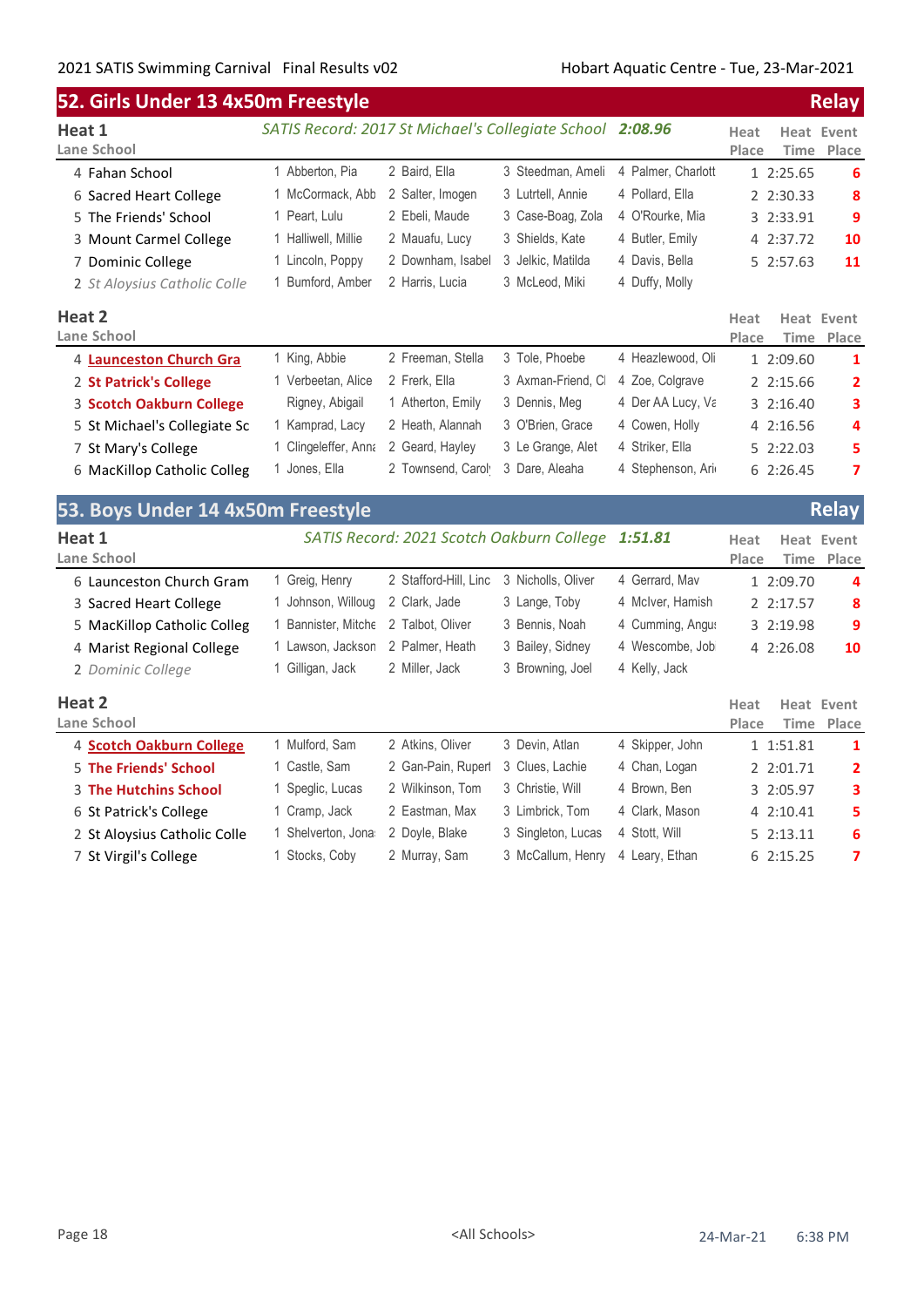|                                   | 54. Girls Under 14 4x50m Freestyle                |                                         |                      |                    |               |             | <b>Relay</b>               |  |  |
|-----------------------------------|---------------------------------------------------|-----------------------------------------|----------------------|--------------------|---------------|-------------|----------------------------|--|--|
| Heat 1<br>Lane School             | SATIS Record: 2018 St Michael's Collegiate School |                                         |                      | 2:02.42            | Heat<br>Place | Time        | <b>Heat Event</b><br>Place |  |  |
| 4 Launceston Church Gram          | 1 Dolle, Morgan                                   | 2 Thomson, Phoeb                        | 3 Britton, Sophie    | 4 Dunn, Evie       |               | 1 2:17.48   | 6                          |  |  |
| 6 Fahan School                    | 1 Stoksik, Eliza                                  | 2 Willcox, Isabel                       | 3 Jones, Stella      | 4 Geappon, Penny   |               | 2 2:24.97   | 9                          |  |  |
| 5 MacKillop Catholic Colleg       | 1 Continenza, Jorja                               | 2 Walsh, Grace                          | 3 Jacobson, Hanna    | 4 Clements, Lucy   |               | 3 2:30.40   | 10                         |  |  |
| 3 Mount Carmel College            | 1 Kuylaars, Pippa                                 | 2 Moshovakos, Yio                       | 3 Bowman-Shaw, S     | 4 Jones, Olivia    |               | 4 2:31.28   | 11                         |  |  |
| 7 St Aloysius Catholic Colle      | 1 Taylor, Charli                                  | 2 Young, Kokoda                         | 3 Atherton, Mia      | 4 Kull, Hannah     |               | 5 2:32.81   | 12                         |  |  |
| 2 Dominic College                 | 1 Sproule, Aivah                                  | 2 Cooper, Claire                        | 3 Bernes, Taylah     | 4 Burgess, Eliza   |               | 6 2:36.93   | 13                         |  |  |
| Heat 2                            |                                                   |                                         |                      |                    | Heat          |             | Heat Event                 |  |  |
| Lane School                       |                                                   |                                         |                      |                    | Place         | Time        | Place                      |  |  |
| 4 Scotch Oakburn College          | 1 Brock, Taylor                                   | 2 Fischer, Ella                         | 3 Mitchell, Grace    | 4 Irani, Mia       |               | 1 2:02.44   | 1                          |  |  |
| 5 St Michael's Collegiate S       | 1 Quinn, Averyl                                   | 2 Pederson, Lara                        | 3 Mackie, Sarah      | 4 Seager, Lara     |               | 2 2:05.83   | 2                          |  |  |
| 2 Marist Regional College         | 1 Jones, Olivia                                   | 2 Temple, Hannah                        | 3 Eustace, Oceanc    | 4 Towns, Macken:   |               | 3 2:10.76   | 3                          |  |  |
| 6 The Friends' School             | 1 Chen, Lucy                                      | 2 Lennon, Imogen                        | 3 Lennon, Jemima     | 4 Saunder, Keely   |               | 4 2:16.17   | 4                          |  |  |
| 3 St Patrick's College            | 1 Campbell, Elyse                                 | 2 Foley, Grace                          | 3 Saunders, Charlo   | 4 Exton, Atira     |               | 52:16.23    | 5                          |  |  |
| 7 St Mary's College               | 1 Anderson, Mia                                   | 2 Finnila, Amalie                       | 3 Elischer, Nathalie | 4 Johnson-Harring  |               | 6 2:20.27   | 7                          |  |  |
| 1 Sacred Heart College            | 1 Fullarton, Laura                                | 2 Pollard, Grace                        | 3 Ferguson, Isobel   | 4 Tunggal, Emma    |               | 7 2:20.79   | 8                          |  |  |
| 55. Boys Under 15 4x50m Freestyle |                                                   |                                         |                      |                    |               |             | <b>Relay</b>               |  |  |
| Heat 1                            |                                                   | SATIS Record: 2018 St Patrick's College |                      | 1:49.42            | Heat          |             | <b>Heat Event</b>          |  |  |
| Lane School                       |                                                   |                                         |                      |                    | Place         | <b>Time</b> | Place                      |  |  |
| 4 The Friends' School             | 1 Peart, Archie                                   | 2 Bradford, Charlie                     | 3 Cook, Joshua       | 4 Thiessen, Oliver |               | 1 2:04.97   | 6                          |  |  |
| 5 MacKillop Catholic Colleg       | 1 Bennis, Zane                                    | 2 Kent, Reuben                          | 3 Newell, Alex       | 4 Griffiths, Dean  |               | 2 2:07.71   | 8                          |  |  |
| 2 Dominic College                 | 1 Bresnehan, Joel                                 | 2 Sanford, Henry                        | 3 Bracken, John      | 4 Cooper, Zayne    |               | 3 2:27.50   | 9                          |  |  |

| 6 Sacred Heart College        | Harradine, Gus    | 2 Johnson, Darcy  | 3 Richings, Zachar | 4 Fullarton, James | 4 4:20.99<br>10                      |
|-------------------------------|-------------------|-------------------|--------------------|--------------------|--------------------------------------|
| 3 St Aloysius Catholic Colle  | 1 Duffy, Benjamin | 2 Dalton, Kaiser  | 3 Fenn, Riley      | 4 Jones, Ethan     |                                      |
| Heat 2                        |                   |                   |                    |                    | Heat Event<br>Heat                   |
| Lane School                   |                   |                   |                    |                    | Time Place<br>Place                  |
| 4 Launceston Church Gra       | 1 Heazlewood, Ton | 2 Wiggins, Darcy  | 3 Fassett, Ethan   | 4 Broadhurst, And  | 1 1:56.87<br>1                       |
| <b>5 The Hutchins School</b>  | 1 Rybak, Tom      | 2 Peach, Ben      | 3 Angus, McShane   | 4 Sarma, Kiran     | 2 1:57.12<br>$\overline{\mathbf{2}}$ |
| <b>6 St Patrick's College</b> | l Wojcik, Alex    | 2 Baldock, Oliver | 3 Best. Seth       | 4 Sullivan, Lucas  | 3<br>3 2:00.60                       |
| 3 St Virgil's College         | l Nadler, Samuel  | 2 Direen, Tommy   | 3 Brewer, Oscar    | 4 Clothier, Jacob  | 4 2:02.80<br>4                       |
| 2 Marist Regional College     | 1 Latham, Jack    | 2 Cahill, Ryan    | 3 Parsons, Tom     | 4 Ryan, Lachlan    | 5<br>5 2:02.87                       |

7 Scotch Oakburn College 1 Viney, Flynn 2 Nesbitt, Xavier 3 Green, Angus 4 Watters, Tom 6 2:06.43 7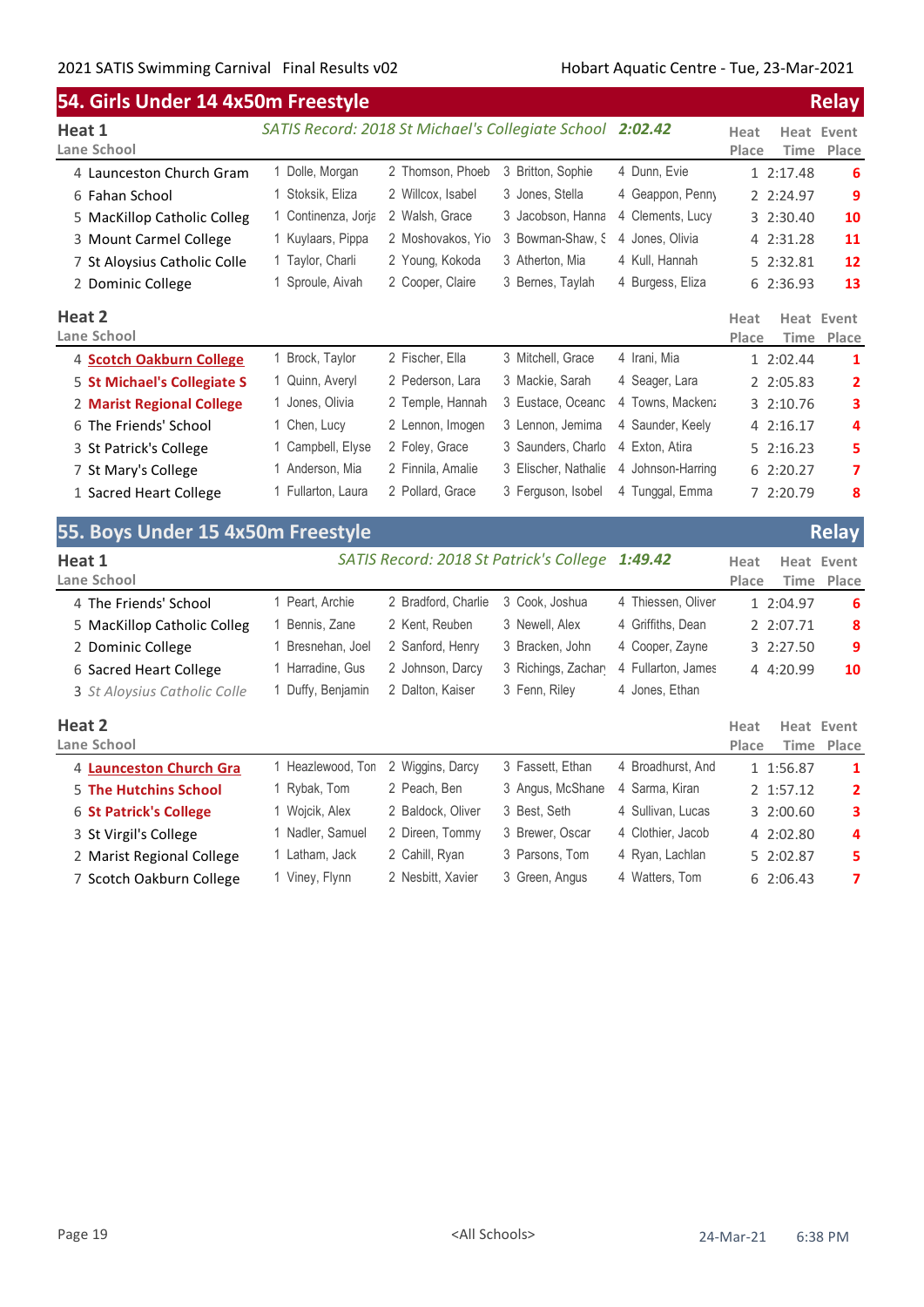| 56. Girls Under 15 4x50m Freestyle |                                                           |                                        |                     |                     |                       | <b>Relay</b>               |
|------------------------------------|-----------------------------------------------------------|----------------------------------------|---------------------|---------------------|-----------------------|----------------------------|
| Heat 1<br>Lane School              | SATIS Record: 2019 St Michael's Collegiate School 1:59.91 |                                        |                     |                     | Heat<br>Place<br>Time | <b>Heat Event</b><br>Place |
| 3 Launceston Church Gram           | 1 Goodsall, Roisin                                        | 2 Knowles, Caitlin                     | 3 Reid, Alice       | 4 Jackson, Rosie    | 1 2:14.25             | 4                          |
| 4 St Mary's College                | 1 Mackey, Madisor                                         | 2 Farrell, Matilda                     | 3 Blanton, Georgia  | 4 Clingeleffer, Cat | 2 2:19.23             | 6                          |
| 5 Marist Regional College          | 1 Anders, Emily                                           | 2 Thompson, Lucy                       | 3 King, Marley      | 4 Coad, Amber       | 3 2:22.55             | 10                         |
| 6 Mount Carmel College             | 1 Butler, Meg                                             | 2 McGee, Hayley                        | 3 McGarry, Isabelle | 4 White, Lita       | 4 2:36.06             | 11                         |
| 2 Sacred Heart College             | 1 Palado, Felice                                          | 2 Swain, Claudia                       | 3 Gadd, Mia         | 4 Kelly, Mia        | 5 2:43.28             | 12                         |
| 7 Dominic College                  | 1 Gadd, Brianna                                           | 2 Maw, Ella                            | 3 Tarvydas, Chloe   | 4 Zielinski, Iszaeb | 6 2:55.87             | 13                         |
| Heat 2<br>Lane School              |                                                           |                                        |                     |                     | Heat<br>Place<br>Time | Heat Event<br>Place        |
| 5 MacKillop Catholic Colle         | 1 Appleby, Zara                                           | 2 Fitzgerald, Holli                    | 3 Gangell, Dana     | 4 Barnes, Charlott  | 1 2:09.23             | 1                          |
| 3 St Patrick's College             | 1 McCullagh, Natal                                        | 2 Axman-Friend, Ja                     | 3 Alexander, Sumn   | 4 Hills, Sophie     | 2 2:10.72             | $\overline{2}$             |
| 4 Scotch Oakburn College           | 1 Muldoon, Bella                                          | 2 Gray, Mollie                         | 3 Green, Mia        | 4 Culhane, Grace    | 3 2:12.04             | 3                          |
| 6 The Friends' School              | 1 Chan, Ella                                              | 2 O'Rourke, Bella                      | 3 Udawatta, Sahan   | 4 Petheram, Stella  | 4 2:15.86             | 5                          |
| 2 Fahan School                     | 1 Anderson, Grace                                         | 2 Hansen, Georgie                      | 3 Crawford, Charlot | 4 Sampson, Claud    | 5 2:19.24             | 7                          |
| 1 St Michael's Collegiate Sc       | 1 Wilkinson, Olivia                                       | 2 Sykes-Garland, I:                    | 3 Wilkinson, Summ   | 4 Coventry, Lila    | 6 2:20.69             | 8                          |
| 7 St Aloysius Catholic Colle       | 1 McLeod, Acacia                                          | 2 Harris, Isabella                     | 3 Osborne, Natalie  | 4 Spilling, Abigail | 7 2:21.11             | 9                          |
| 57. Boys Under 16 4x50m Freestyle  |                                                           |                                        |                     |                     |                       | <b>Relay</b>               |
| Heat 1<br>Lane School              |                                                           | SATIS Record: 2019 St Virgil's College |                     | 1:45.33             | Heat<br>Place<br>Time | <b>Heat Event</b><br>Place |
| 4 The Hutchins School              | 1 Berry, Ollie                                            | 2 Stephenson, Ton                      | 3 Church, Zach      | 4 Pelham, George    | 1 2:01.86             | 5                          |
| 5 MacKillop Catholic Colleg        | 1 Kirk, Andrew                                            | 2 Triffett, Billy                      | 3 Townsend, Christ  | 4 Lawrence, Toby    | 2 2:07.59             | 6                          |
| 3 Marist Regional College          | 1 Cooper, Hunter                                          | 2 Smith, Samuel                        | 3 Bird, William     | 4 van der Ploeg, H  | 3 2:16.31             | 7                          |
| 6 Sacred Heart College             | 1 Byers, Jack                                             | 2 Chandler, Finn                       | 3 Wood, Jacob       | 4 Winch, Mac        | 4 2:18.87             | 8                          |
| 2 St Aloysius Catholic Colle       | 1 Vince, Oliver                                           | 2 Mott, Lochlan                        | 3 Monoghan, Riley   | 4 Turner, Will      |                       |                            |
| Heat 2<br>Lane School              |                                                           |                                        |                     |                     | Heat<br>Place<br>Time | Heat Event<br>Place        |
| 4 Scotch Oakburn College           | 1 Robbins, Lachie                                         | 2 Atkins, Benjamin                     | 3 Cameron, Luka     | 4 Sellars, Harrison | 1 1:55.65             | 1                          |
| <b>5 The Friends' School</b>       | 1 Clues, James                                            | 2 MacKinnon, Lach                      | 3 Stevens, Lewis    | 4 Williams, Gabrie  | 2 1:56.33             | 2                          |
| 3 St Patrick's College             | 1 Stretton, Blake                                         | 2 French, Jasper                       | 3 Harper, Jack      | 4 Rae, Declan       | 3 1:58.43             | 3                          |

2 Launceston Church Gram 1 Quinn, Sam 2 Beaumont, Thom 3 King, Billy 4 Gerrard, Harriso 4 1:59.47 4

6 *St Virgil's College* 1 Ferguson, Riley 2 Hall, Myles 3 Chivers, Samuel 4 Nadler, Samuel 2:14.12